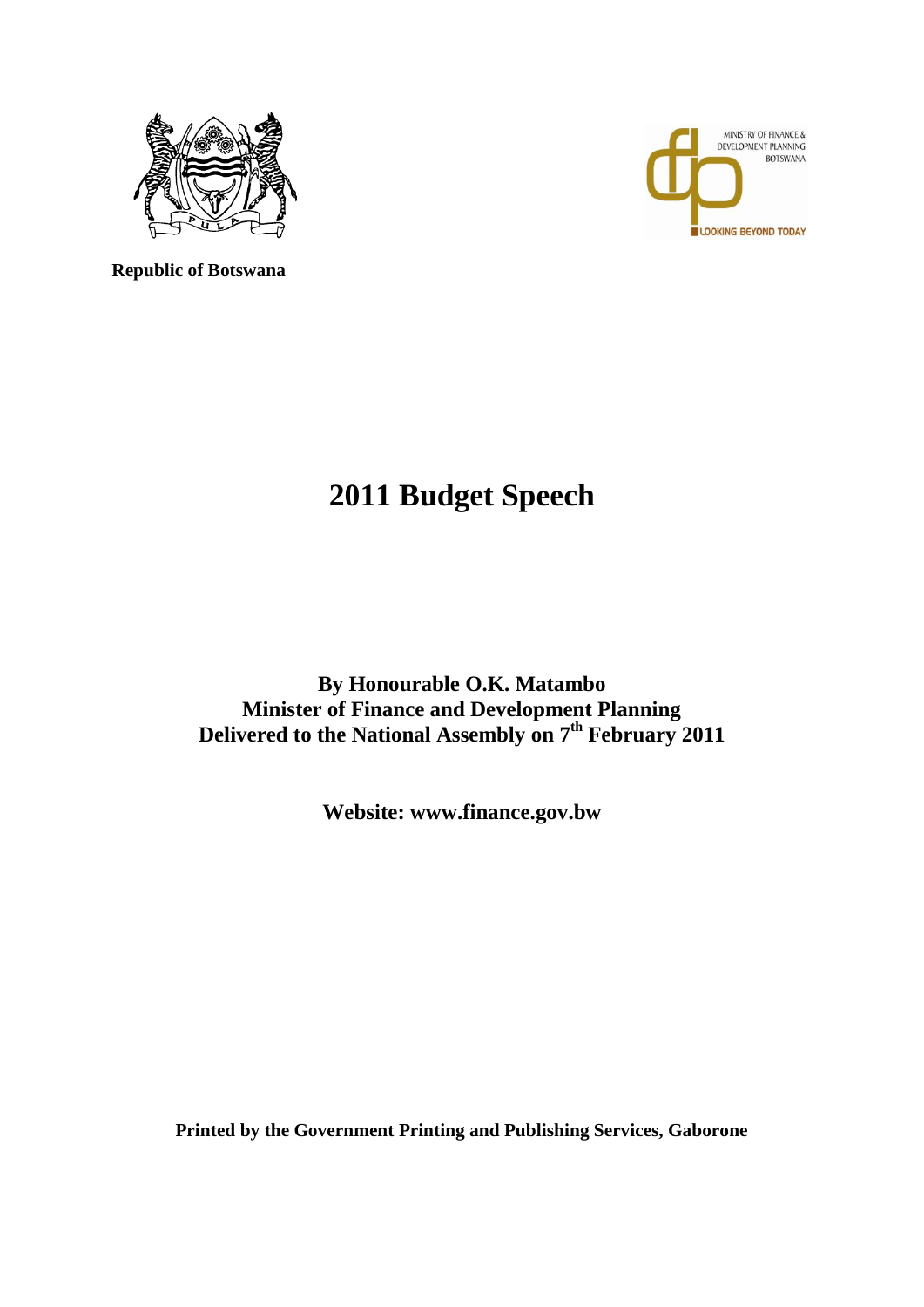## **TABLE OF CONTENTS**

| $\mathbf I$  |                                                    |  |
|--------------|----------------------------------------------------|--|
| $\mathbf{H}$ | <b>INTERNATIONAL AND REGIONAL ECONOMIC REVIEW3</b> |  |
|              |                                                    |  |
|              |                                                    |  |
|              |                                                    |  |
|              |                                                    |  |
|              |                                                    |  |
|              |                                                    |  |
|              |                                                    |  |
|              |                                                    |  |
|              |                                                    |  |
|              |                                                    |  |
|              |                                                    |  |
|              |                                                    |  |
|              |                                                    |  |
|              |                                                    |  |
| IV           |                                                    |  |
| $\mathbf{V}$ |                                                    |  |
| <b>VI</b>    |                                                    |  |
|              |                                                    |  |
|              |                                                    |  |
|              |                                                    |  |
|              |                                                    |  |
| <b>VII</b>   |                                                    |  |
| <b>VIII</b>  |                                                    |  |
| IX           |                                                    |  |
| $\mathbf{X}$ |                                                    |  |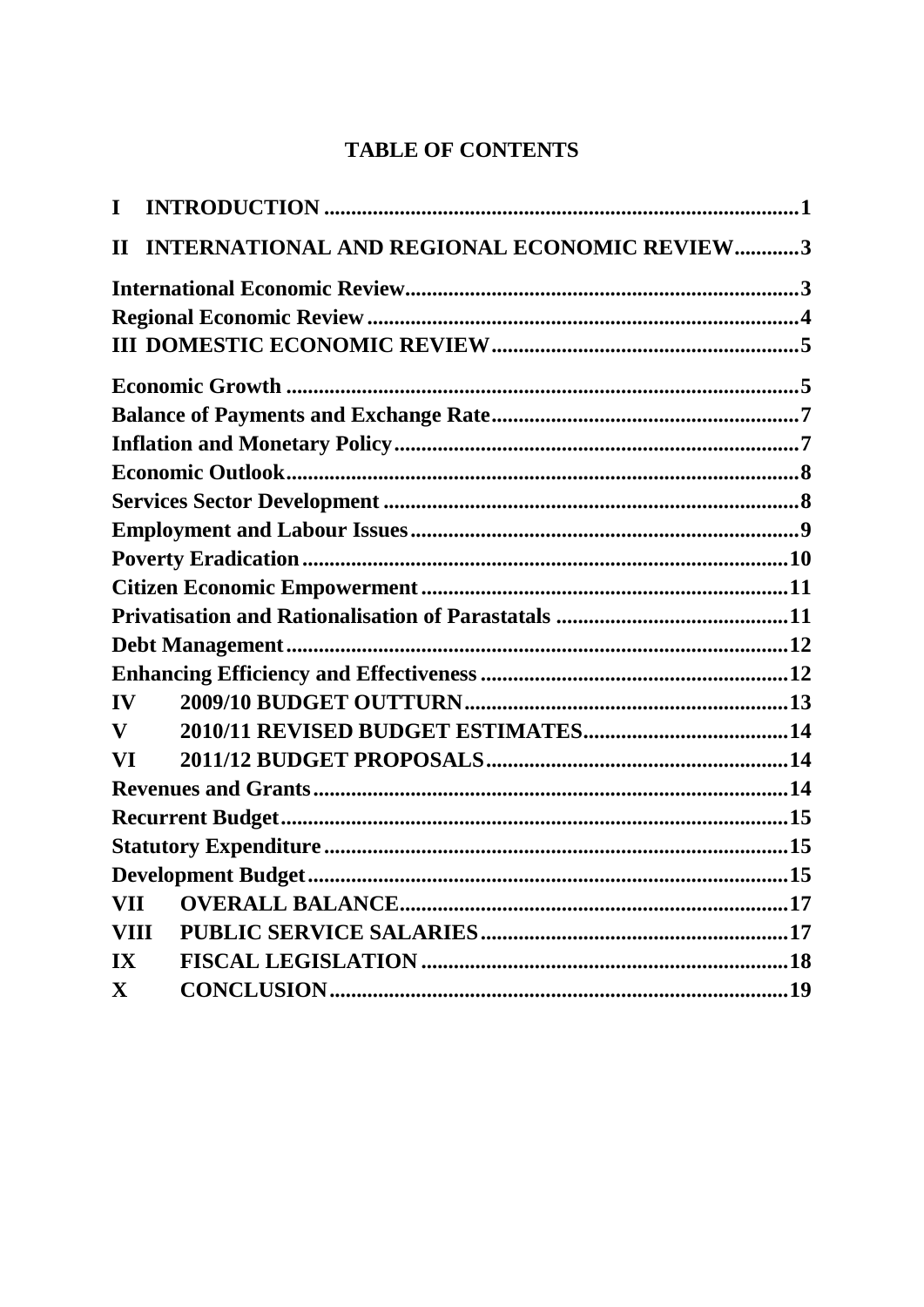#### <span id="page-2-0"></span>**I INTRODUCTION**

**1.** Madam Speaker, I have the honour this afternoon to present to the National Assembly budget proposals for the financial year 2011/2012.

**2.** Madam Speaker, the preparation of the 2011/12 budget took a new approach with the process being guided by a Budget Strategy Paper prepared by my Ministry. This Paper was shared with stakeholders in October and November last year, including Members of Parliament, and formed the basis for discussion for the two Budget Pitso, that were the first of what we plan to be an annual consultation forum. It is my hope that the Paper enabled stakeholders to understand the broader macro-fiscal context and Government Strategy for achieving cost-effective and sustainable spending; and that this will enhance transparency and accountability. I must add that my Ministry benefited from the interactions with stakeholders. Their suggestions and advice were taken into consideration during the preparation of the 2011/12 budget and the Budget Speech itself. Further, all documents relating to the budget will be posted on the Ministry website, while stakeholders will also have the opportunity to share with us their views and suggestions by email at  $b$ udgettalk@gov.bw. Going forward, we are developing a web-page dedicated to budget consultations, and we will hold radio talk shows and seminars to discuss budget issues with the nation.

**3.** I wish to further point out that the Budget Strategy Paper which I have just referred to is only one of the components of the new Public Finance Management Reform Programme being undertaken by the Government. The Public Finance Management Reform Programme is aimed at enhancing the management and efficiency of public spending and ultimately providing better services to the public. By providing an early opportunity for input from the general public and legislators, the programme is also meant to enhance transparency and ownership of the budgeting process. Another change that we have introduced in the Budget Speech is the exclusion of sectoral reviews. The sectoral reviews will be presented by respective Ministries at the Committee of Supply stage.

**4.** Madam Speaker, I am pleased to report that the economy and Government"s finances are following very closely the path that we laid out in last year"s budget. The recovery of the international economy in general, and the diamond market in particular, continue much as was anticipated, with complete recovery expected in 2012/13. The significant Government expenditure during the current financial year is helping to stabilise the economy in the face of incomplete recovery of international demand for our exports. The combined effect of economic recovery, reprioritisation, cost containment and the efficient use of resources will reduce the deficit substantially in the financial year 2011/12, and lead to attainment of a balanced budget by 2012/13. I should however emphasise that, even though the focus of this year"s Budget and subsequent ones is on fiscal management and balancing the budget, this will not be done at the expense of economic growth.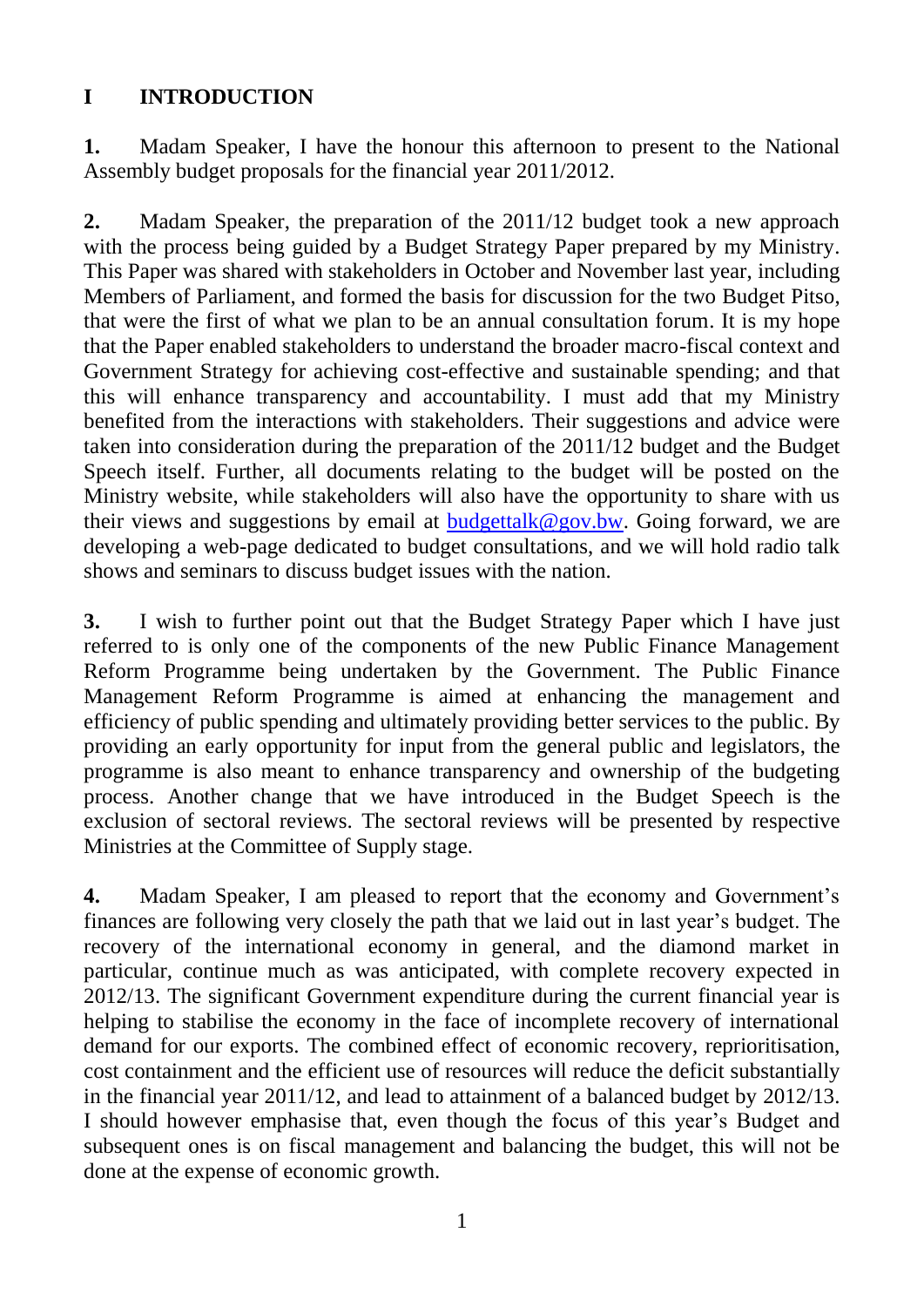**5.** Hence, our budget must be more than simply balanced. We must ensure that we make the most of every Pula of public expenditure if we are to achieve our goals of rapid economic growth, poverty eradication, and economic diversification. Government accomplishes this by providing services that the rest of the economy needs, which could not normally be provided by the private sector. Some of these services are financed by the recurrent budget, while others require investments that are financed through the development budget. In each case, we must adopt a high growth strategy that emphasises spending that is both cost-effective and focused on national priorities.

**6.** The recommended allocation of our budget across Ministries is designed to reflect agreed national priorities. To the extent that current national priorities require a reallocation across Ministries, the shares of individual Ministries in the total budget have changed. Every Ministry must have a clear sense of what its priorities are, and how those relate to the national priorities. Each Ministry must reallocate resources out of low priority activities to high priority activities. The optimal use of resources may require a rebalancing between Recurrent and Development expenditures as part of the budget exercise. If, for example, the capital stock employed in delivering a particular priority service is deteriorating, resources must be diverted from some of the planned development expenditure to recurrent expenditure to finance repairs and maintenance.

**7.** Madam Speaker, the proposed expenditures under the development budget should be focused on high return projects. If a proposed project could not demonstrate a large net benefit to Botswana, it has to be either postponed or scaled down, to ensure that only those projects with clear high returns are implemented. Furthermore, over the project cycle, costs and benefits will be tracked, so that adjustments can be made in time to ensure that the project continues to justify its inclusion in the constrained budget, failing which it is either re-prioritised or scaled down.

**8.** Central to the high growth strategy is the parastatal sector. Most parastatal outputs are inputs for the rest of the economy. Where a parastatal is providing its services cost-effectively and achieves a high real return, the rest of the economy benefits. Where that is not happening, not only does the rest of the economy not garner the promised benefits, but because the parastatal is employing capital from the public purse, the economy is deprived of the capital that would be better invested elsewhere.

**9.** The strategy in this budget is designed to ensure that the public and parastatal sectors together do not crowd out the private sector, because rapid growth of the private sector is equally critical to the high growth strategy. Government and parastatals are seeking ways to reduce and ultimately stop the direct provision of particular goods and services that the private sector is able to offer. The Government and parastatal sector"s presence in the labour and capital markets often provides benchmarks for the private sector, but Government must be careful not to bid up the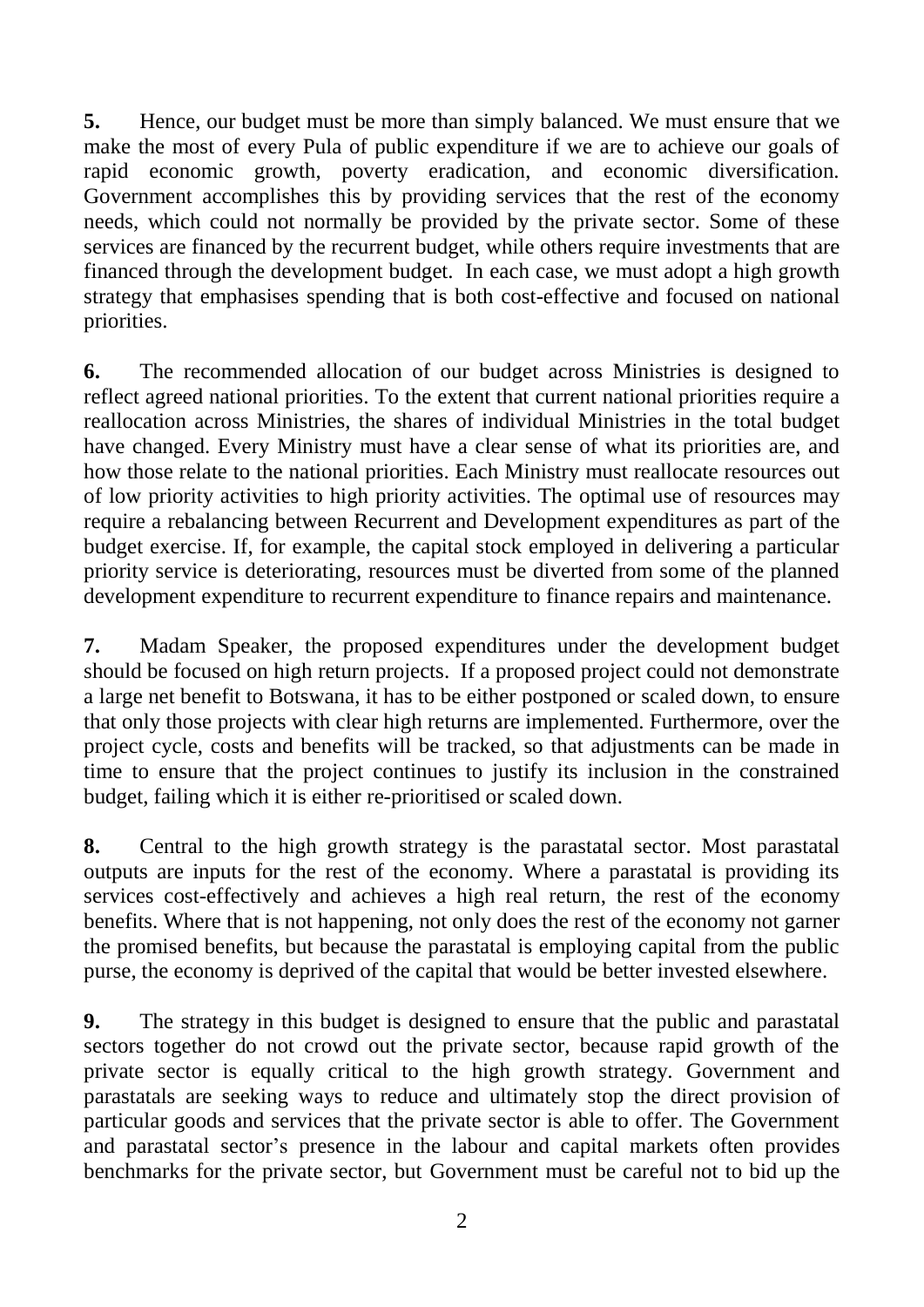cost of labour and capital to the private sector. Equally important is the relationship between Government and the private sector. The growth of the private sector must not be based on subsidies from the public sector, because such a strategy is fundamentally unsustainable.

**10.** Madam Speaker, Government has always put emphasis on the need for economic growth and eradication of poverty. As the overall economy has grown over the decades, poverty in Botswana has dropped substantially. By focusing our expenditure on genuine high return Government initiatives we can anticipate a continuation of that reduction. But, we cannot be satisfied simply with an ongoing reduction of the number of people in poverty. We must strive to ensure that no Motswana is a victim of poverty. In brief, we must do what is necessary to achieve the goal of eradicating abject poverty. This requires a blend of initiatives ranging from opening additional opportunities for employment and income generation, to ensuring that the social safety net is adequate and targeted to those who cannot support themselves, while avoiding the creation of a dependency syndrome. This budget will consolidate and create new job opportunities, both in the short to medium term when projects are being implemented and as spin-offs are being realised from the implementation of such projects.

**11.** Madam Speaker, there is scope for increased foreign direct investment in Botswana given that the country continues to register favourable international ratings which must be translated into tangible benefits for the nation. Despite the challenges arising from the recent economic slowdown, Botswana has maintained its investment grade credit rating. However, in February 2010, one of the rating agencies, Standard and Poor"s imposed a minor downgrade while the other, Moody"s Investors Service, adjusted its outlook from stable to negative. Given the concerns about deterioration of the fiscal position at the time, these relatively modest adjustments reflected continuing confidence in the Botswana authorities to maintain prudent macroeconomic management. Nonetheless, as the agencies have stressed there is a clear need to improve the resilience of the economy through more effective pursuit of economic diversification.

## <span id="page-4-0"></span>**II INTERNATIONAL AND REGIONAL ECONOMIC REVIEW**

**12.** Madam Speaker, I shall now review the evolution of the international and domestic economy, and make reference to some policies and initiatives which have a bearing on the budget proposals that I will present later.

## <span id="page-4-1"></span>*International Economic Review*

**13.** Madam Speaker, the World Economic Outlook of the International Monetary Fund, as updated in January 2011, projects that, even though downside risks still remain, especially in some advanced economies, and the financial sector is still vulnerable to shocks, economic recovery is proceeding as expected. Emerging and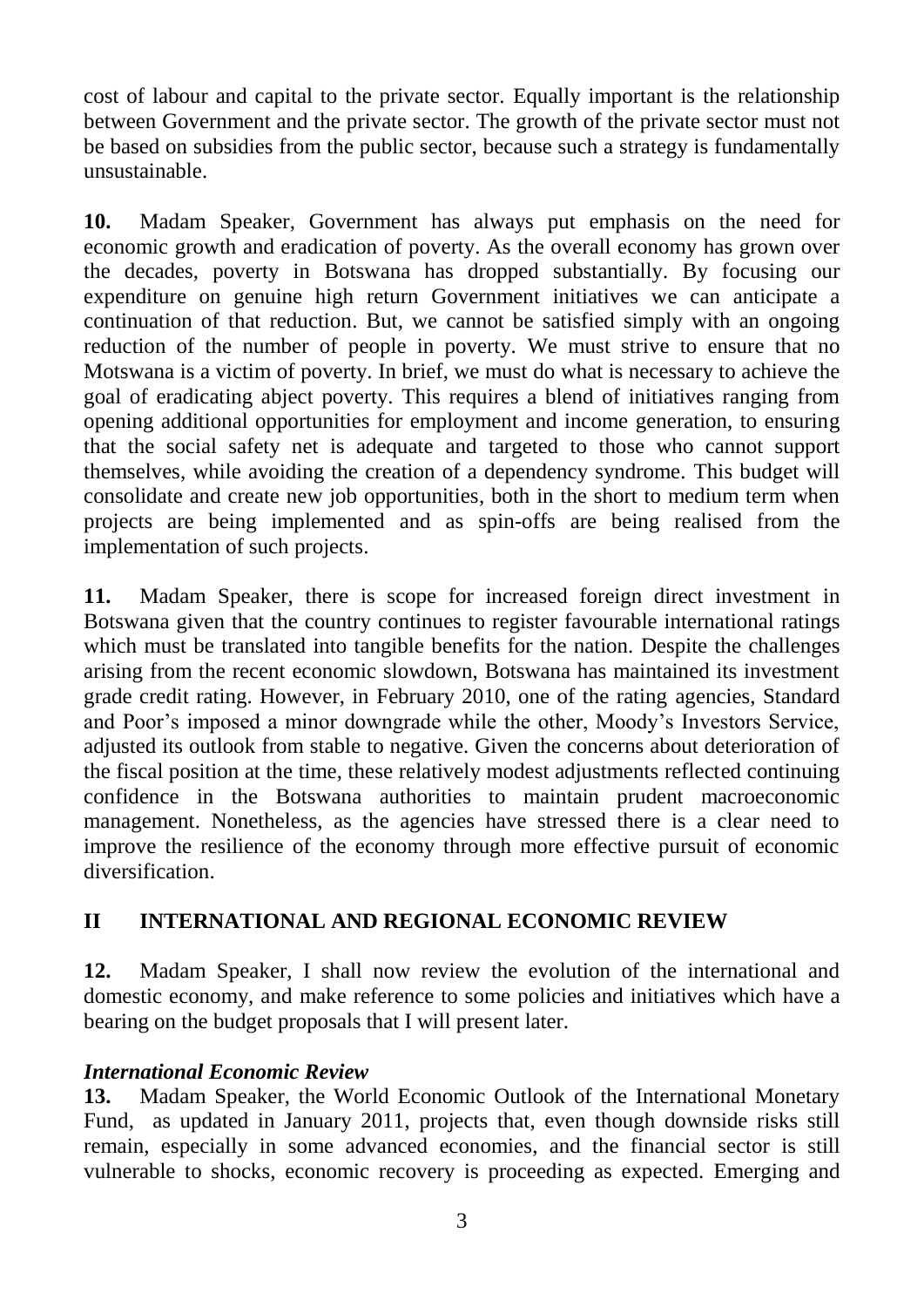developing economies are well underway to recovery and post a significantly improved medium-term growth outlook. It must be stressed though that, activity in these economies remains dependent on demand in advanced economies.

**14.** During the year 2010 global output is projected to have grown by 5.0 percent but may slowdown to 4.4 percent in 2011. Growth in advanced economies is projected to have increased by 3.0 percent in 2010 and will grow by 2.5 percent in 2011. Among the advanced economies, the Newly Industrialised Asian Economies are expected to have led the group with a growth rate of 8.2 percent during 2010, while they will grow by 4.7 percent in 2011. Output in the United States is projected to have grown by 2.8 percent during the year 2010 which is around its pre-crisis growth rate. This is forecast to increase to 3.0 percent in 2011. The euro area is still far below its pre-crisis growth rate at 1.8 percent during 2010 and is projected to fall to 1.5 percent in 2011.

**15.** Output in emerging and developing economies is projected to have grown by 7.1 percent in 2010, and to reduce to 6.5 percent in 2011. Growth in emerging economies is led by China and India where it is projected to have reached about 10.3 percent and 9.7 percent, respectively in 2010. China is expected to grow by 9.6 percent, while India will register a grow rate of 8.4 percent in 2011. Growth in sub-Saharan Africa is projected to have reached pre-crisis rates of 5 percent for 2010 and improve further to 5.5 percent in 2011.

**16.** Globally, inflation is projected to stay low given continued excess capacity and high unemployment. More than 210 million people across the world for example, were estimated to be unemployed in 2010, an increase of more than 30 million since 2007. However, in some emerging economies commodity prices remain high and inflation is rising. Risks to the inflation outlook may emanate from uncertainty about international oil prices and potential increases in commodity prices that would accompany global economic recovery.

#### <span id="page-5-0"></span>*Regional Economic Review*

**17.** Madam Speaker, real GDP within the Southern African Development Community (SADC) region increased marginally by an estimated 2.8 percent in 2009 down from 4.6 percent recorded in 2008. Much of the decline in the growth rate occurred within Southern African Customs Union (SACU) Member States where real GDP declined on average by 0.7 percent compared to 3.2 percent growth in 2008. The most affected sectors were mining, tourism and manufacturing (particularly textiles, and motor vehicles).

**18.** During 2009 inflation pressure eased in most SADC Member States with a number of them including Botswana, Lesotho, Malawi, Mauritius, Mozambique, Namibia, Seychelles, South Africa, Zambia and Zimbabwe recording single digit inflation. This was as a result of stable food prices and modest increases in fuel prices, combined with improvements in food supply within the region. Overall, the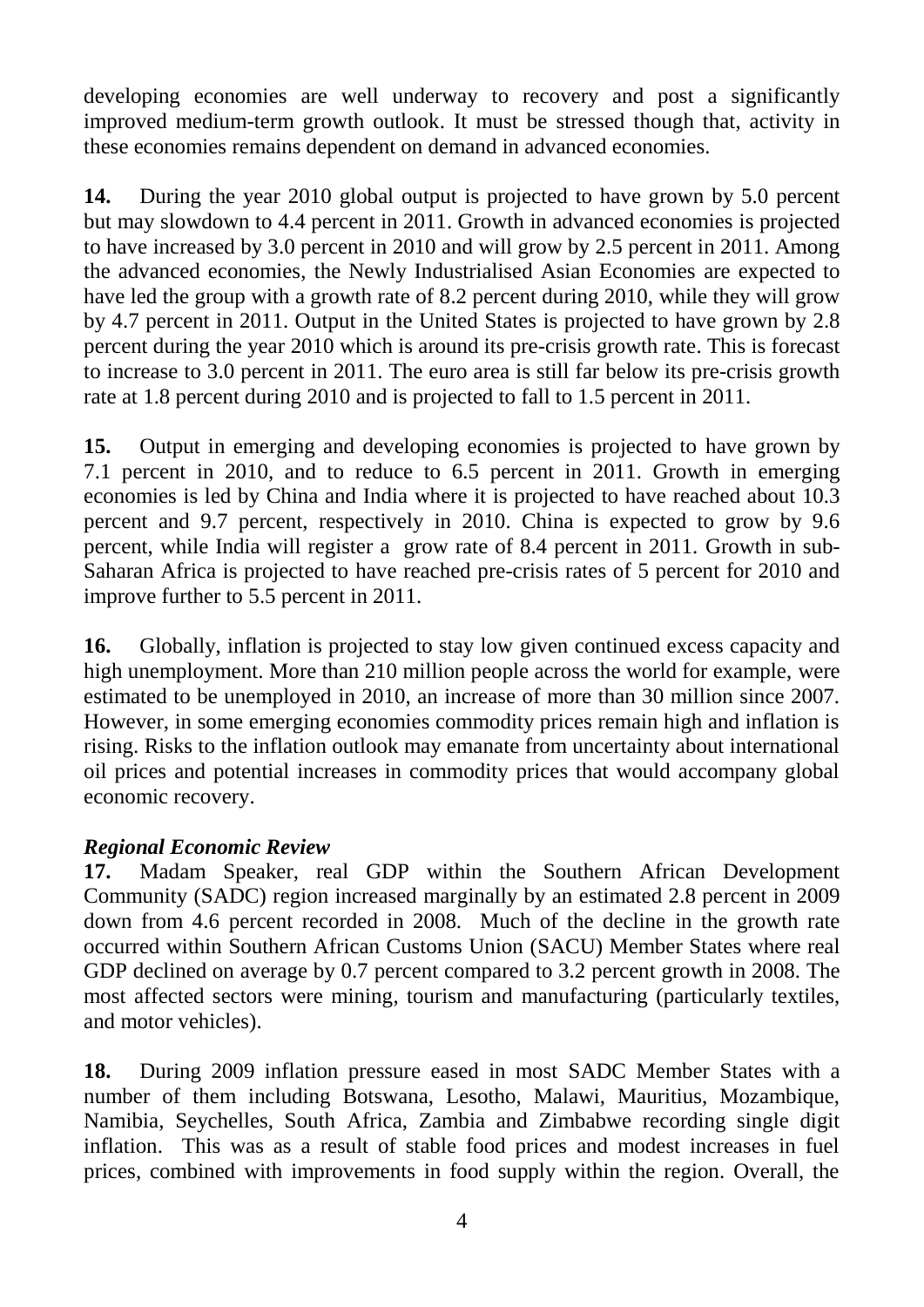SADC region in 2009 experienced improvement in the food situation with cereal surpluses recorded in Malawi, Mozambique, South Africa and Zambia. The regional analysis indicates an overall food surplus of 2.18 million tonnes in 2010/11 compared to a deficit of 380 000 tonnes in the 2009/10 marketing year.

**19.** With the launch of the SADC Free Trade Area (FTA) in August 2008, Botswana producers now have access to a bigger market estimated at over 247 million people. The next step following the launch of the FTA is establishment of the SADC Customs Union which was targeted for 2010 as per the SADC Regional Indicative Strategic Development Plan. While the target date of 2010 could not be achieved, all Member States remain committed to establishing a SADC Customs Union. They have also agreed that the principle of variable geometry would be applied because of the divergence in economic conditions of Member States. This would entail each Member State joining the SADC Customs Union when it reaches the required state of readiness determined on the basis of the agreed levels of tariffs against third parties. A High Level Expert Group on the SADC Customs Union, comprising of representatives from Ministries responsible for Trade and Finance from all SADC Member States has been formed to work on modalities for a SADC Customs Union and report to the Council of Ministers before the end of 2011.

**20.** Madam Speaker, while the modalities of a SADC Customs Union are under discussion, the existing Southern African Customs Union (SACU), celebrated its one hundredth anniversary in 2010. During the year the SACU Member States adopted a Vision for SACU to be: "An economic community with equitable and sustainable development, dedicated to the welfare of its people for a common future". The Member States also agreed on a review of the Revenue Sharing Arrangement, which is currently underway. A Consultant was engaged to undertake the review and a draft report was submitted in January 2011. This will be followed by a process of negotiation to reach consensus on a new revenue sharing formula.

## <span id="page-6-0"></span>**III DOMESTIC ECONOMIC REVIEW**

#### <span id="page-6-1"></span>*Economic Growth*

**21.** Madam Speaker, since 2008, the year marking the commencement of the global financial and economic crisis, the Botswana economy performed below its potential. In real terms, the economy grew slowly at 3.1 percent in 2008 before contracting by 3.7 percent in 2009. The latest data available from the Central Statistics Office (soon to be Statistics Botswana), indicate that the economy grew by about 10.7 percent in real terms over four quarters ending September 2010. This good performance is due to the global economic recovery, especially the improvement of diamond and copper sales in the world market, with the result that the Mining sector experienced a 21.7 percent increase from a low base. The rest of the economy grew by 6.3 percent during the same period. Some of the smaller sectors showed substantial growth in the twelve months to September 2010: Agriculture at 40.3 percent; Water and Electricity at 7.3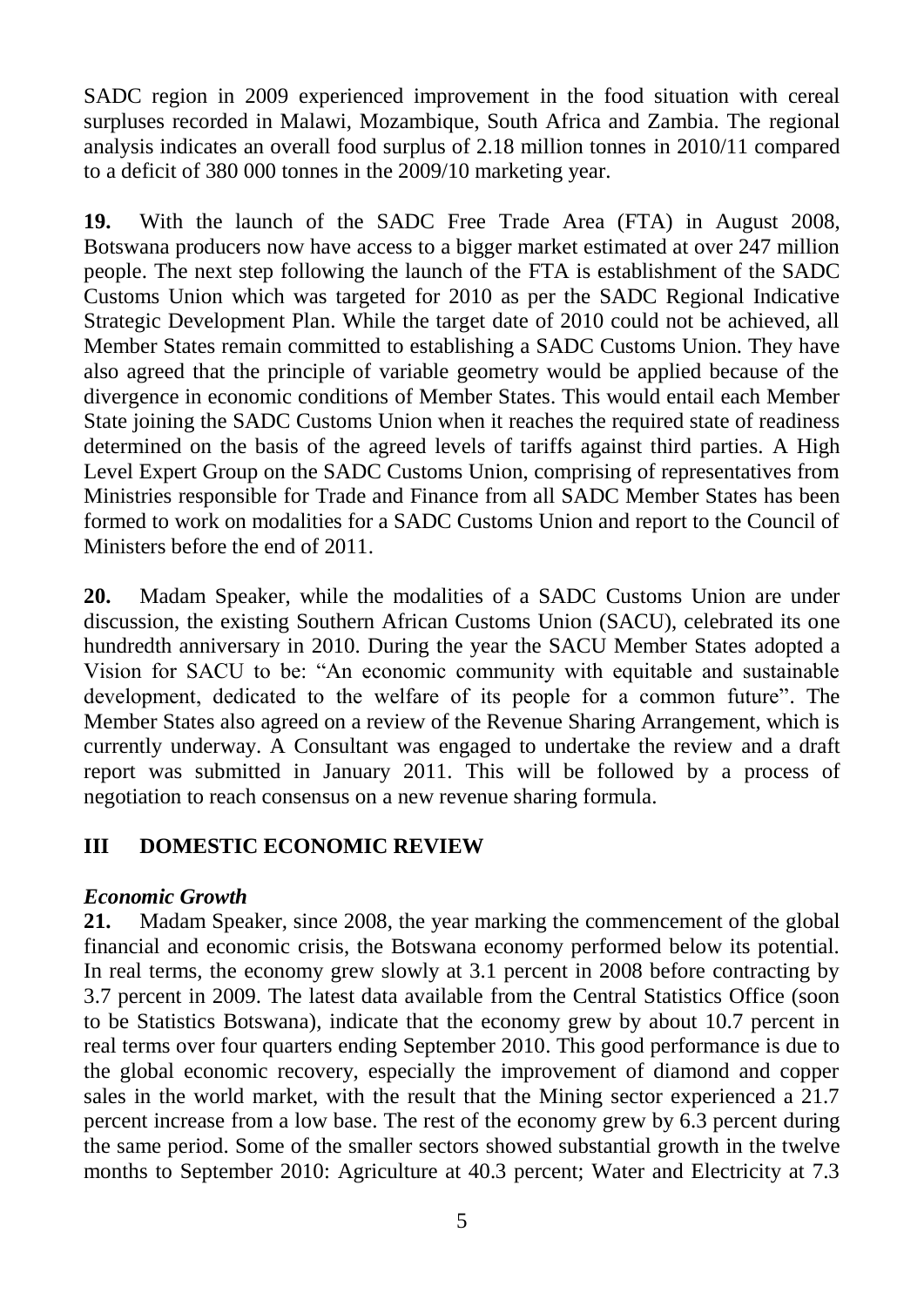percent; Transport and Communications at 5.7 percent; Trade, Hotels and Restaurants sector at 5.2 percent Construction at 4.1 percent; and Social and Personal Services at 4 percent.

**22.** As I indicated earlier, growth in our economy is in the medium to long term still largely dependent on the mining sector. The uncertainties in the external trade as well as deficits in the balance of payments, call for a much more concerted effort by both the Government and the private sector to diversify the economy. One indicator that some economic diversification has been achieved is that Botswana has become less dependent on imports, from a ratio of imports of goods and services to GDP of just under 70 percent in the 1970s to under 38 percent in recent years. Furthermore, the non-mining sectors such as tourism, manufacturing, and services have also risen gradually and now account for about 60 percent of total output. The recent global economic crisis has however demonstrated to us that this is not enough and we need to do more.

**23.** To facilitate economic diversification, Government continues to undertake critical infrastructure developments such as the Morupule ""B" Project, Expansion of Sir Seretse Khama, Maun, Kasane and Francistown Airports, Major Dam projects, and road infrastructure. These infrastructure projects will also support economic activity and international competitiveness. However, infrastructure cannot bring any benefits if its functional worth is not maintained*.* To ensure that the existing infrastructure is adequately maintained and that Ministries exercise diligence in prioritising their needs between recurrent and new development expenditures, budgeting for the maintenance of facilities has now been decentralised to Ministries. To emphasise Government"s commitment to facilities maintenance, for the next financial year alone P526 million has been allocated for major maintenance with a substantial part of this amount earmarked for reconstruction of dilapidated infrastructure like schools and roads. In addition, P200 million will be devoted to development of sewerage systems countrywide.

**24.** To further accelerate economic diversification, Government has introduced a number of policies and programmes that among others include the introduction in April 2010 of the Economic Diversification Drive (EDD), aimed at supporting private sector growth and development, especially in the manufacturing and services sectors of the domestic economy. It is my hope that the EDD will meet its objective and build entrepreneurial capacity and business acumen, produce high quality local goods and services to create incomes and new job opportunities. Furthermore, the Botswana Integrated Transport Project has undertaken initiatives such as sector studies on Regional Integration of Road and Rail Corridors, Greater Gaborone Transport Multimodal study which will address traffic congestion in the city and a National Intermodal Transport Master Plan. Some of these studies were completed at the end of 2010 and implementation should start during the course of financial year 2011/2012.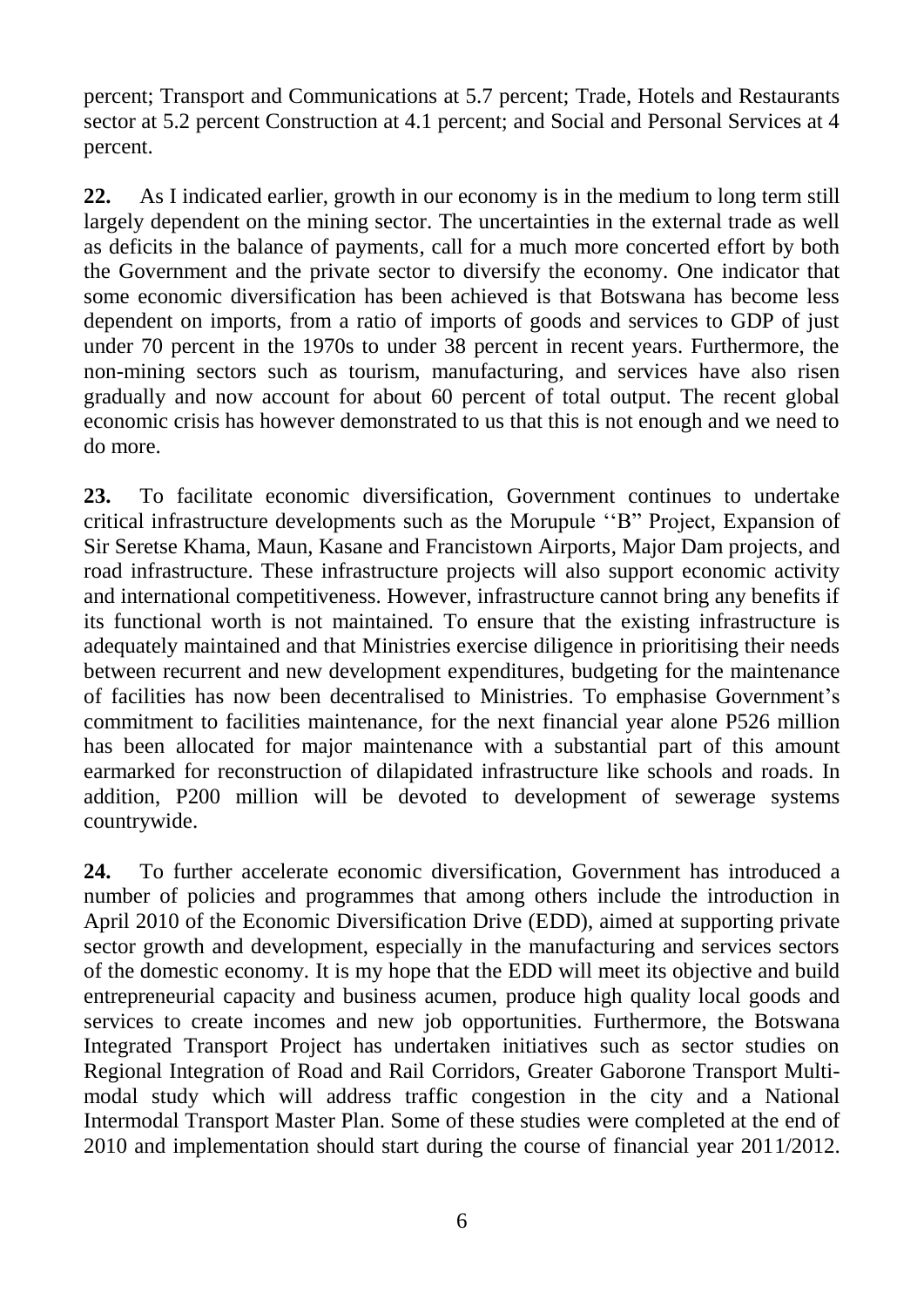My hope is that all these initiatives will reduce transport costs and enhance efficient delivery of goods and services in Botswana and the region.

#### <span id="page-8-0"></span>*Balance of Payments and Exchange Rate*

**25.** Madam Speaker, preliminary estimates of the balance of payments for 2010 indicate a slightly smaller deficit on the current account of P4.8 billion, compared to a deficit of P4.9 billion in 2009. In the 11 months to November 2010, the overall deficit for the balance of payments was P3.7 billion, compared to P4.6 billion for the whole of 2009.

**26.** As at end of November 2010, foreign exchange reserves stood at P54.9 billion, a decrease of 5.2 percent from P57.9 billion as at December 2009. The P54.9 billion represents about 17 months of import cover of goods and services.

**27.** During 2010 the Pula appreciated against the SDR, a basket of the major currencies of the world, by 4.9 percent, while it depreciated against the Rand by 7.4 percent, due largely to the appreciation of the Rand in world markets. The index of the real effective exchange rate, which takes account of the inflation differential between Botswana and its trading partners, appreciated by 1.7 percent to December, 2010.

## <span id="page-8-1"></span>*Inflation and Monetary Policy*

**28.** Madam Speaker, monetary policy continues to focus on achieving a sustainable, low and predictable level of inflation, which helps to maintain the international competitiveness of the domestic industry and contributes to the broader national objectives of sustainable economic development and employment creation. An environment of low and stable inflation contributes to low and positive real interest rates that encourage the mobilisation of financial savings, productive investment and international competitiveness.

**29.** The average year-on-year inflation was 6.9 percent in 2010 compared to 8.2 percent in 2009. Given forecasts of slower growth for the domestic and global economies in 2011 compared to 2010, it is anticipated that inflation could fall within the Bank of Botswana objective range from the second quarter of 2011. However, the recent upward pressures on international oil and food prices as well as any inflationary increase in administered prices and government levies may impact adversely on the inflation outlook.

**30.** With prospects of low and stable inflation in the medium term, there is scope for monetary policy to support economic growth. Hence in order to maintain price stability and influence the inflation outlook, Bank of Botswana set the Bank Rate at 10 percent as of December 2009 and was maintained at that level for most of 2010. The Bank Rate was however reduced by half a percent to 9.5 percent in December 2010. In this regard, commercial banks responded in the same manner by reducing the prime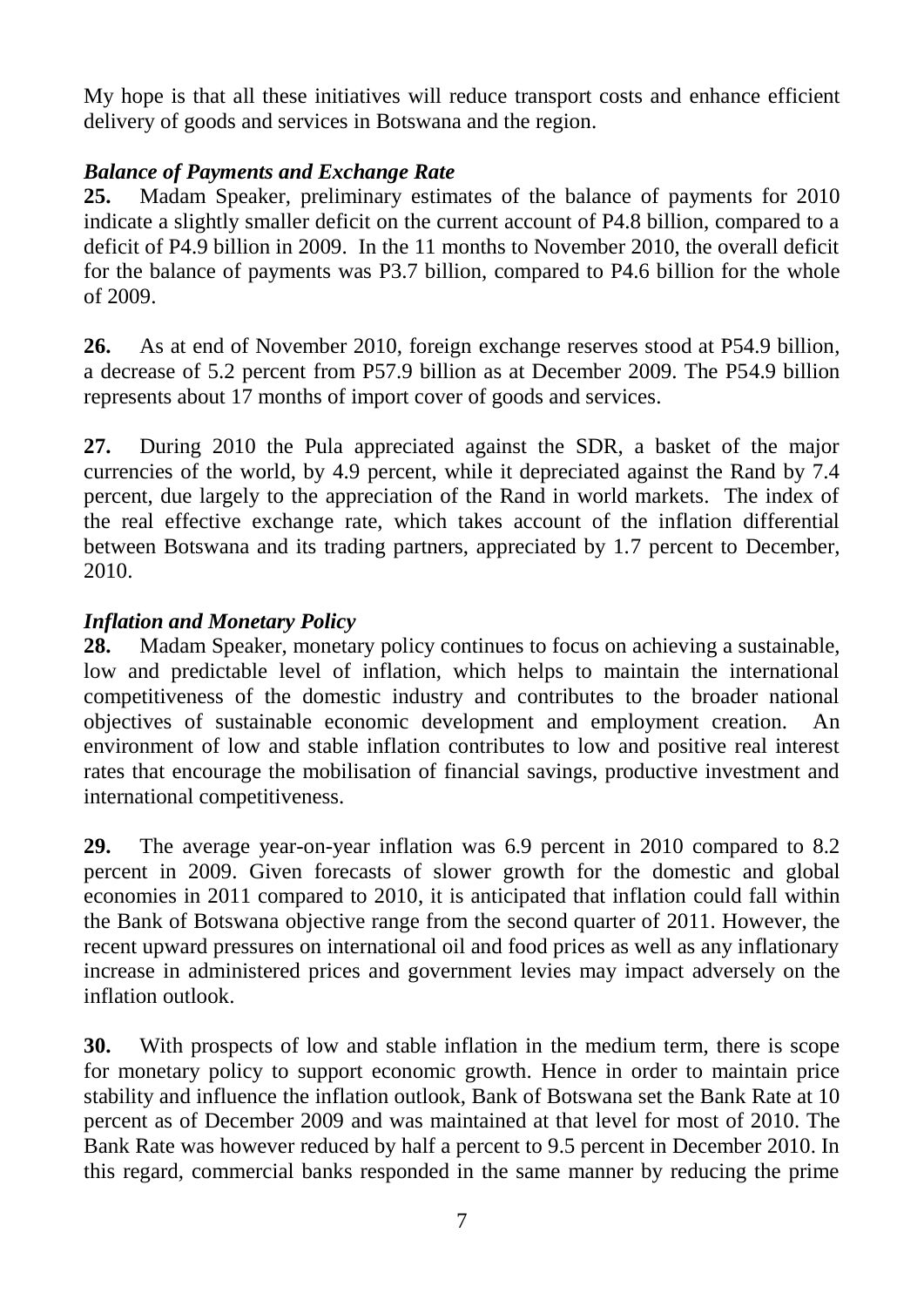lending rate from 11.5 percent to 11 percent as of December 2010. This should assist debt financing of investment in productive activities that could help grow the economy and contain unemployment and poverty levels.

#### <span id="page-9-0"></span>*Economic Outlook*

**31.** Madam Speaker, with the recovery of the mining sector and a stable growth outlook in the rest of the economy, the economic prospect for our country is sound. Diamond sales in 2010 were 33 percent greater than in 2009. We expect improved diamond sales for 2011 and beyond, with recovery of the diamond market to prerecession levels by 2013. When supported by sound macroeconomic policies, prudent financial resources management, and good governance, prospects for the medium term are positive.

**32.** My Ministry forecasts that in real terms, the economy will grow by 6.8 percent in 2011 and 7.1 percent in 2012 provided that the mining sector, as the largest single contributor to GDP, grows by at least 15 percent and 6.2 percent respectively, over the same period. We forecast that total GDP in current prices for the current financial year will be P101.59 billion, followed by P109.5 billion in 2011/12, and P118.1 billion in financial year 2012/13.

**33.** Madam Speaker, for the diversification effort to take effect, we need wellthought-out supportive policies. Hence, following the enactment of the Competition Act by Parliament in December, 2009, the Competition Commission was appointed in June 2010 and has since started developing Competition Rules and Regulations. The main objective of the Act is to enhance competition in the market place by reducing or eliminating anti-competitive and restrictive business behaviour, such as price fixing, collusion and monopoly practices which negatively affect the free operations of the markets.

**34.** In another effort, Government is reviewing and aligning the Trade Act, 2003 with the Industrial Development Act, 2006. This will further simplify procedures for the issuance of trade licenses by introducing among others, indefinite licenses and deregulation of small scale businesses.

## <span id="page-9-1"></span>*Services Sector Development*

**35.** Madam Speaker, the service sector has potential for diversifying our economy even further. To facilitate service sector development, Government is participating in a joint venture investment with the private sector in the development of undersea fibre optic cable systems and their associated terrestrial backhaul links with other countries. The project is divided into two phases.

**36.** The first phase, the East Africa Submarine Cable System, involves provision of undersea fibre cable connecting countries along the east coast of Africa (Sudan, Djibouti, Somalia, Kenya, Tanzania, Mozambique and South Africa). The project,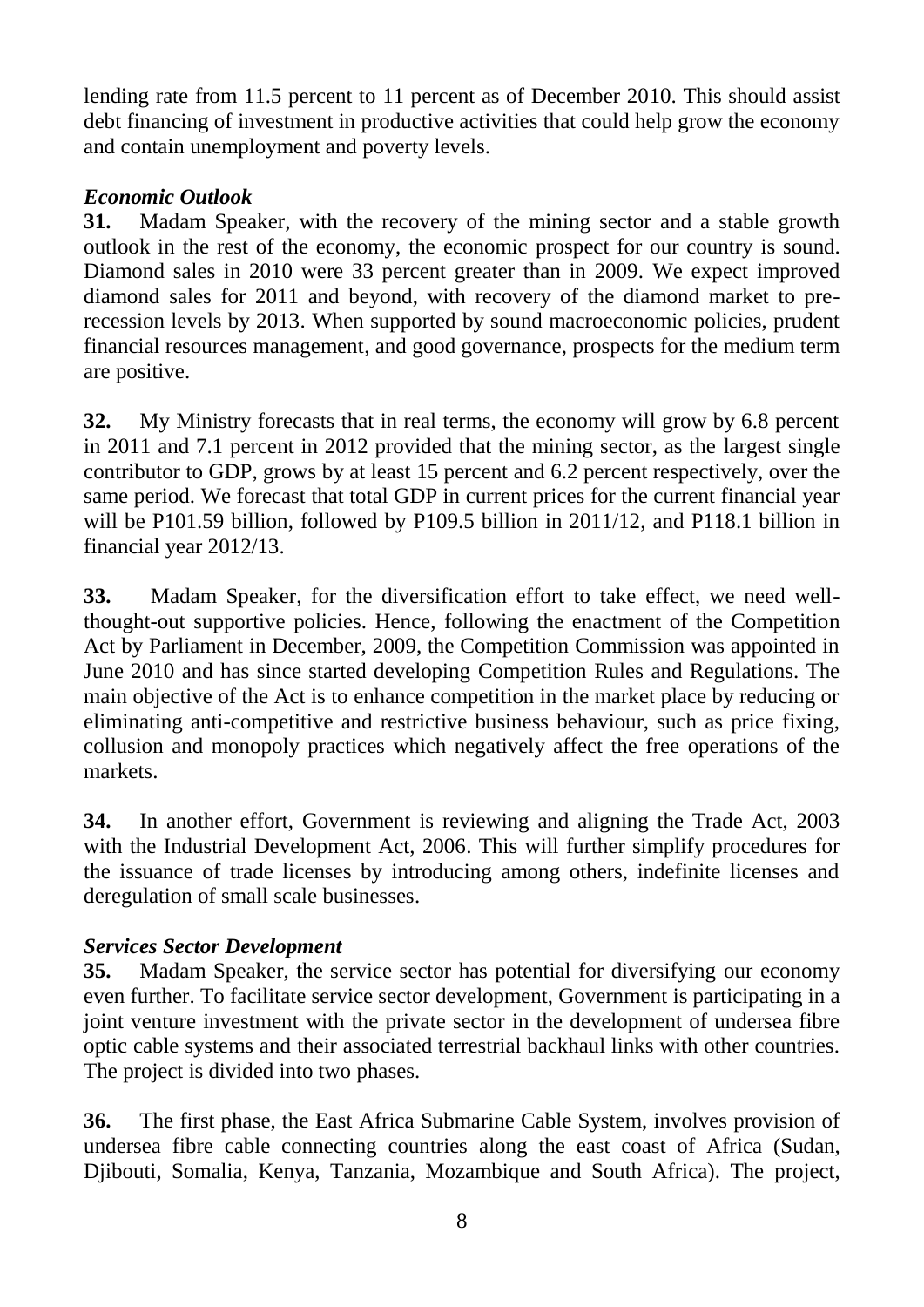which cost Botswana Government US\$10.4 million (about P69.7 million), was completed in August 2010 and is now ready to carry commercial traffic. This will provide high quality fibre networks to interconnect these African countries among themselves and the rest of the world and in the process make business transactions faster and cheaper.

**37.** Madam Speaker, the second phase which requires our investment of US\$37.5 million (P250.5 million) will be the development of the West Africa Cable System undersea fibre cable connecting countries along the west coast of Africa from South Africa to the United Kingdom via Portugal. The project will be ready for commercial service in January 2012 and will provide Botswana with alternative connectivity on the west coast of Africa at reasonable cost. These initiatives will enable Botswana to have high capacity, high quality, diversified and affordable international communication services and thus open doors for growth of the service sector.

**38.** Further, the provision of Government services in electronic form, often referred to as e-Government, has become essential for the efficiency and effectiveness of the public service. This will require redesign of many Government processes, and will ultimately support the right sizing of the public service. In the financial year 2011/12, Government together with all stakeholders, will be completing the e-Government Strategy. That will be followed by implementation of some projects with immediate high payoffs, such as enhancing the Government internet portal and the integration of key Government applications.

#### <span id="page-10-0"></span>*Employment and Labour Issues*

**39.** Madam Speaker, a more diversified economy has the potential to increase employment opportunities and help reduce the unemployment rate which according to the last Labour Force Survey stood at 17.5 percent. Government is particularly concerned with the issue of graduate employability, caused largely by a mismatch between what our education system provides and what the labour market requires. As a way of addressing this, institutions such as the University of Botswana are taking measures to diversify their academic programmes as well as develop programmes that will equip learners with the requisite skills. For the 2011/12 financial year, Government will continue with the implementation of a comprehensive tertiary education reform programme. Further, Government is implementing the National Human Resource Development Strategy which calls for development of a comprehensive Human Resource Development Plan underpinned by a sector-wide approach that will ensure that labour demand matches the supply of skilled and educated human resources. In this connection, plans are advanced to create a Human Resource Development Council in 2012.

**40.** In order to address issues of quality and relevance of primary, secondary and post secondary education, Government is, as of January 2011, undertaking several initiatives which include: developing standards and indicators for quality education for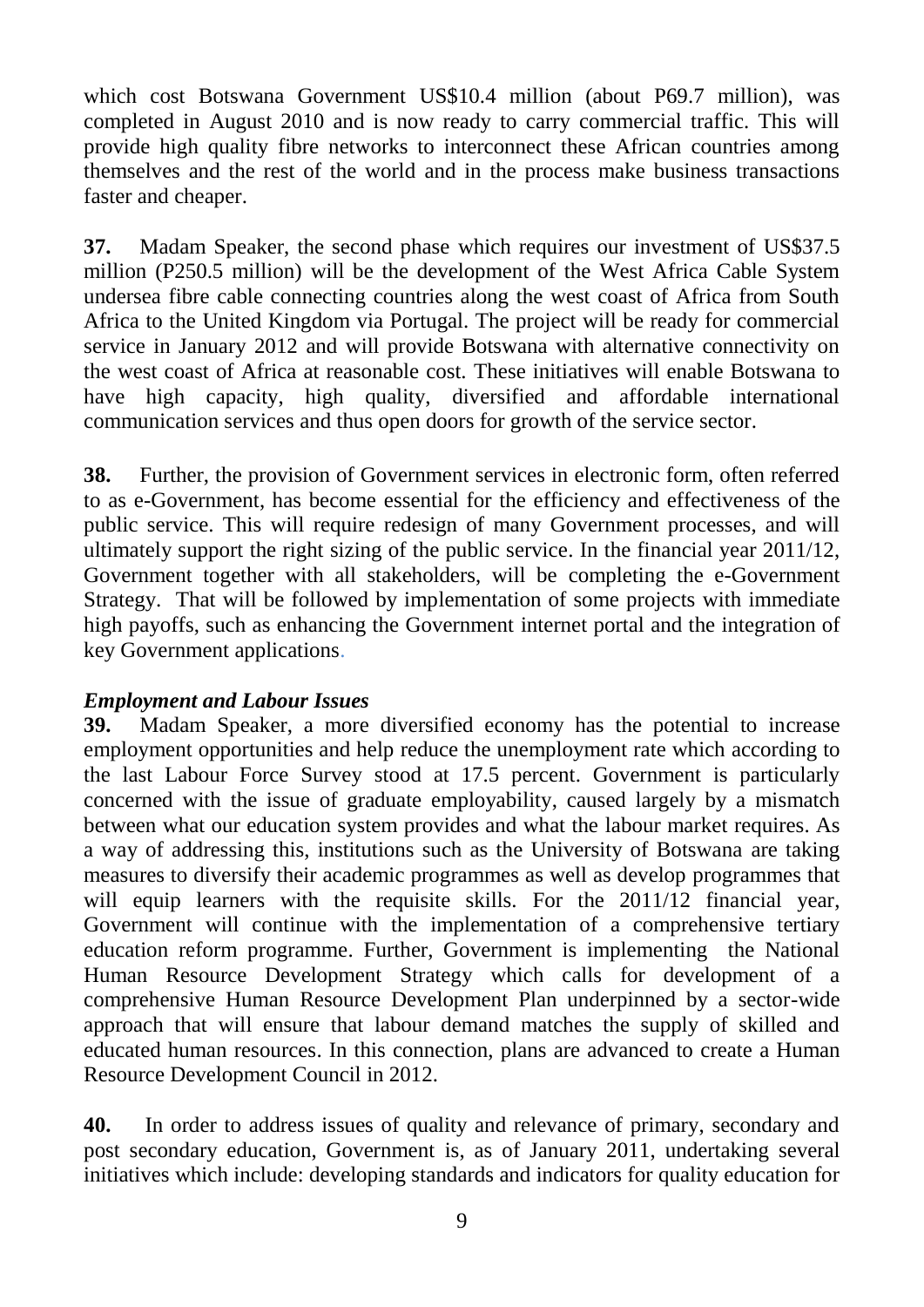Botswana; assessing and evaluating the Botswana Technical Education Programme; re-organising Technical and Vocational Education and Training Programmes; and developing a National Credit Qualification Framework.

**41.** Further, in 2010, Government established a Labour Market Observatory (LMO) within my Ministry, which is now operational. Its major functions include collection, analysis and dissemination of labour market information, while also undertaking research in this area. Key features of the LMO include, among others, generating forecasts on the supply and demand for labour and establishing the mismatches in the labour market. A website, [www.botswanalmo.org.bw](http://www.botswanalmo.org.bw/) for disseminating labour market information as well as an employment exchange service was activated in December 2010. The employment exchange service will bring together job seekers and employers by allowing employers to post vacancies and job seekers to react and submit their credentials. I therefore take this opportunity to encourage all Ministries, parastatals and the private sector to use this service in advertising their vacancies.

## <span id="page-11-0"></span>*Poverty Eradication*

**42.** Madam Speaker, employment creation has the potential of reducing poverty and its effect on social life. According to the last Household Income and Expenditure Survey (HIES), poverty in our country was estimated at 30.6 percent and this is not acceptable by any standard. In an effort to address this, Government has instituted several anti-poverty programmes that among others include, Destitute Housing, Ipelegeng, Self Help Housing Agency (SHHA) programme, Integrated Support Programme for Arable Agriculture (ISPAAD), various youth programmes, support to Non-Governmental Organisations, community development programmes, Livestock Management and Infrastructure Development (LIMID) programme, and lately Backyard Gardening.

**43.** Government has deliberately shifted from a poverty reduction to a poverty eradication objective. To be achieved, such a bold move requires supportive policies, projects, programmes and mindset change. It will require close consultation with the poor to identify opportunities for self-reliance that are built on their interests, capabilities and micro-environment. It will also require challenging all able-bodied citizens to take pride in fending for themselves and contributing towards the development of their country. In this regard, an additional P100 million will be drawn from the Alcohol Levy Fund for financing poverty eradication initiatives during the financial year 2011/12.

**44.** To help in poverty eradication initiatives, it is critical to have quality socioeconomic data that will inform decision making and planning activities. The results of the Botswana Core Welfare Indicator Survey, which are expected in May 2011, will give an assessment of poverty levels and assist Government in making informed decisions on poverty eradication.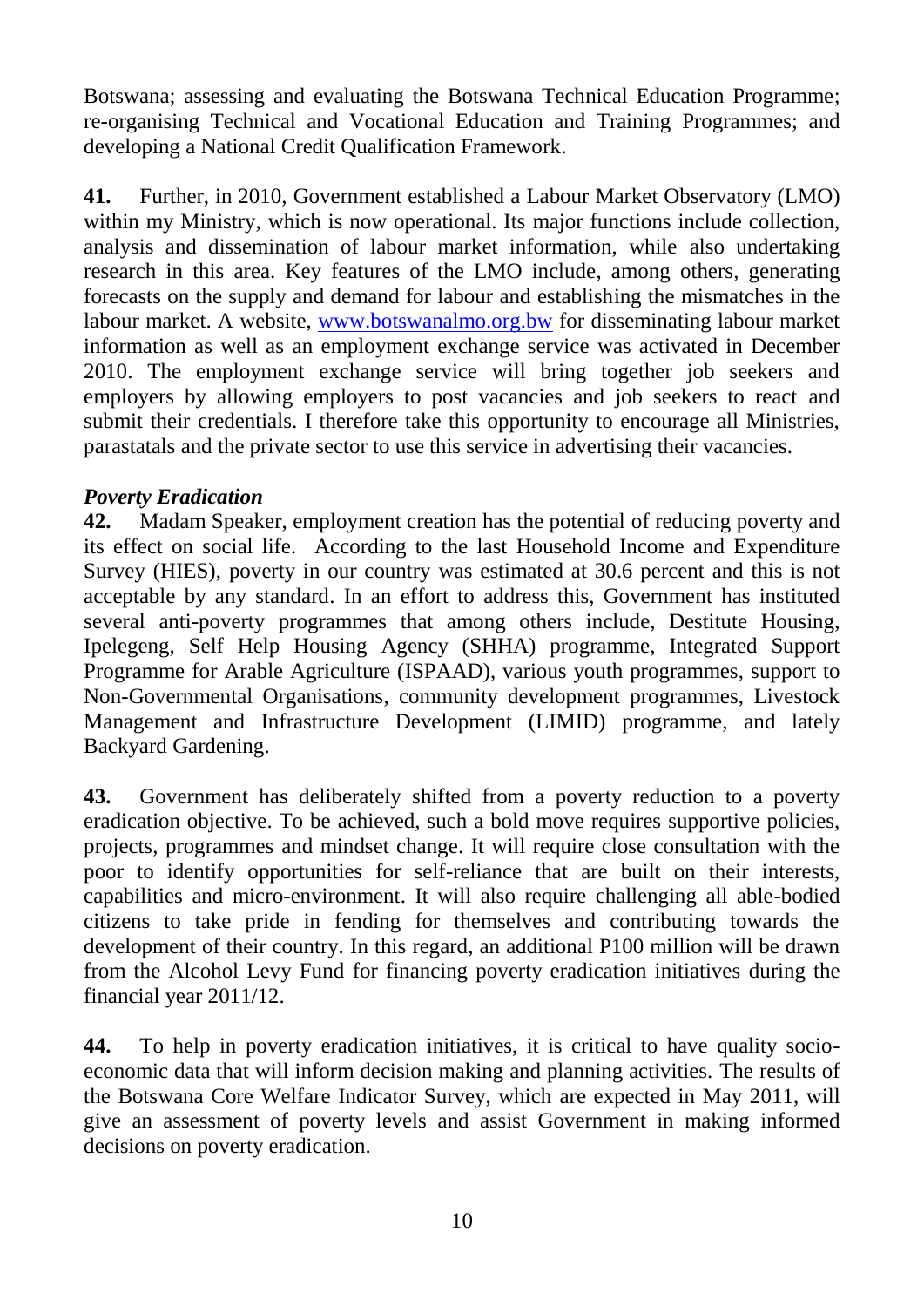#### <span id="page-12-0"></span>*Citizen Economic Empowerment*

**45.** Madam Speaker, my Ministry drafted a Citizen Economic Empowerment Policy in 2008 which has gone through an extensive consultative process with various stakeholders including Cabinet and the private sector. My Ministry has updated the recommendations of the Policy and the revised Policy will be presented to Cabinet for approval during first quarter of 2011. Meanwhile, all the existing citizen empowerment schemes will continue to be implemented until any new arrangements are put in place.

#### <span id="page-12-1"></span>*Privatisation and Rationalisation of Parastatals*

**46.** Madam Speaker, efficiency and effectiveness of some of our parastatals has been a subject of discussion for some time. This has prompted Government to initiate privatisation processes targeting some parastatals. Privatisation is broadly defined to include divestiture, outsourcing and other forms of rationalisation. The Government has decided to centralise the responsibility for the implementation of the privatisation programme under the Public Enterprise Evaluation and Privatisation Agency (PEEPA). PEEPA has commenced work on the review of the 2005 Privatisation Master Plan, and a report is expected before end of March 2011.

**47.** The oversight of Public Private Partnership (PPP) has been centralised under my Ministry where a PPP Unit is being established. The institutionalisation of the PPP approach will provide a platform for the private sector to play a role in infrastructure development. Recruitment of experts for the Unit is on-going, and it is expected that it will be operational during the second quarter of 2011.

**48.** In line with the Privatisation Policy of 2000, Government approved the privatisation of Botswana Telecommunications Corporation by committing to sell up to 49 percent of its shares to Batswana through an Initial Public Offering (IPO) on the Botswana Stock Exchange , while Government retains the remaining 51 percent. The process for implementing this decision is ongoing and is coordinated by the Public Enterprise Evaluation and Privatisation Agency in collaboration with the Ministry of Transport and Communications.

**49.** As Government has already undertaken to privatise the National Development Bank (NDB), my Ministry is currently working on a privatisation strategy for Cabinet's consideration and approval during the first quarter of 2011. Further, my Ministry will shortly be seeking Cabinet decision for the Government to embark on a mandatory Public Service Outsourcing Programme, where all Ministries will be required to outsource office cleaning, grounds maintenance and landscaping, and security services. These services are considered non-core and if outsourced, will relieve Government of the administrative burden of providing them. Data received from Ministries indicate that about 7 percent of the Ministries have outsourced cleaning services, 33 percent have outsourced garden maintenance and landscaping, and 40 percent have outsourced the provision of security services.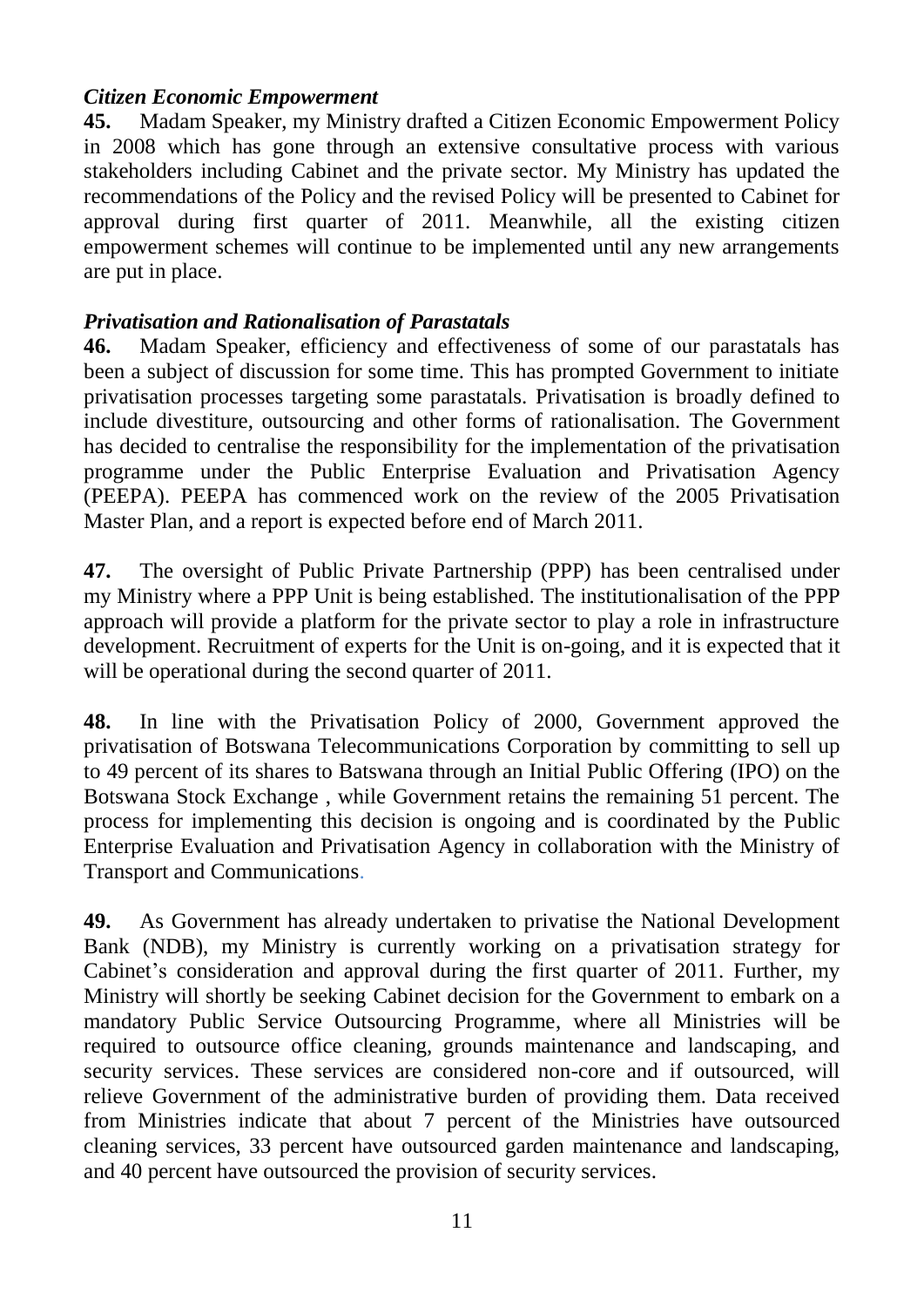**50.** Madam Speaker, the majority of commercial public enterprises continued to perform satisfactorily during the 2009/10 financial year. These include net profits of P181.1 million recorded by Botswana Telecommunications Corporation, P171.6 million by Water Utilities Corporation and P136.8 million by Botswana Development Corporation Limited. Other public enterprises, however, recorded losses such as net losses of P133.6 million for Botswana Power Corporation, P92.5 million for Botswana Meat Commission, and P45 million for Air Botswana. It must be pointed out though that the loss recorded by Botswana Power Corporation (BPC) is mainly attributed to an increase of 40 percent in operating costs against a backdrop of tariff rates which do not yet represent cost recovery levels. Consequently, Government has provided a P500 million subsidy to BPC in the 2011/12 budget estimates.

**51.** To further improve the efficiency and effectiveness of parastatals, Government has approved a strategy for rationalisation of certain Public Enterprises. The rationalisation process, which includes the merging of some public enterprises such as Botswana Postal Services and Botswana Savings Bank; Botswana Technology Centre and Rural Industries Promotions Company; Botswana Export Development and Investment Authority and International Financial Services Centre; and Botswana Training Authority and Tertiary Education Council, is on-going and will continue during 2011/12 financial year.

#### <span id="page-13-0"></span>*Debt Management*

**52.** Madam Speaker, the recent global economic crisis necessitated an increase in Government borrowing and a drawing down of Government's savings. This, in turn, has required a focus on debt and finance management, to ensure that optimal use is being made of the various potential sources of funds. To avoid being caught in a debt trap, the Stock, Bonds and Treasury Bills Act limits each of internal and external Government debt and Government guarantees to 20 percent of GDP. At the end of the 2009/10 financial year, the internal ratio stood at 6.8 percent of GDP, while the external ratio stood at 12.5 percent of GDP. By the end of the current financial year we expect the internal debt ratio to have fallen to 6.4 percent, while the external debt ratio would have risen to 19.1 percent of GDP, due largely to the drawing down of the budget support loan from African Development Bank (AfDB) and loans for major infrastructure projects. More details on the actual and anticipated debt position are available online at [www.finance.gov.bw.](http://www.finance.gov.bw/) While the external ratio is approaching the limit, there is still scope for domestic borrowing to finance the deficits we are currently running. For this reason, we will be asking Parliament to approve an expanded domestic bond issuance programme later during this meeting. Overall, the Government's debt management strategy is designed to have an efficient financing mix without breaching the legislated limits.

#### <span id="page-13-1"></span>*Enhancing Efficiency and Effectiveness*

**53.** Madam Speaker, to ensure optimum performance from service suppliers, PEEPA has developed a Supplier Intelligence Management System that evaluates on a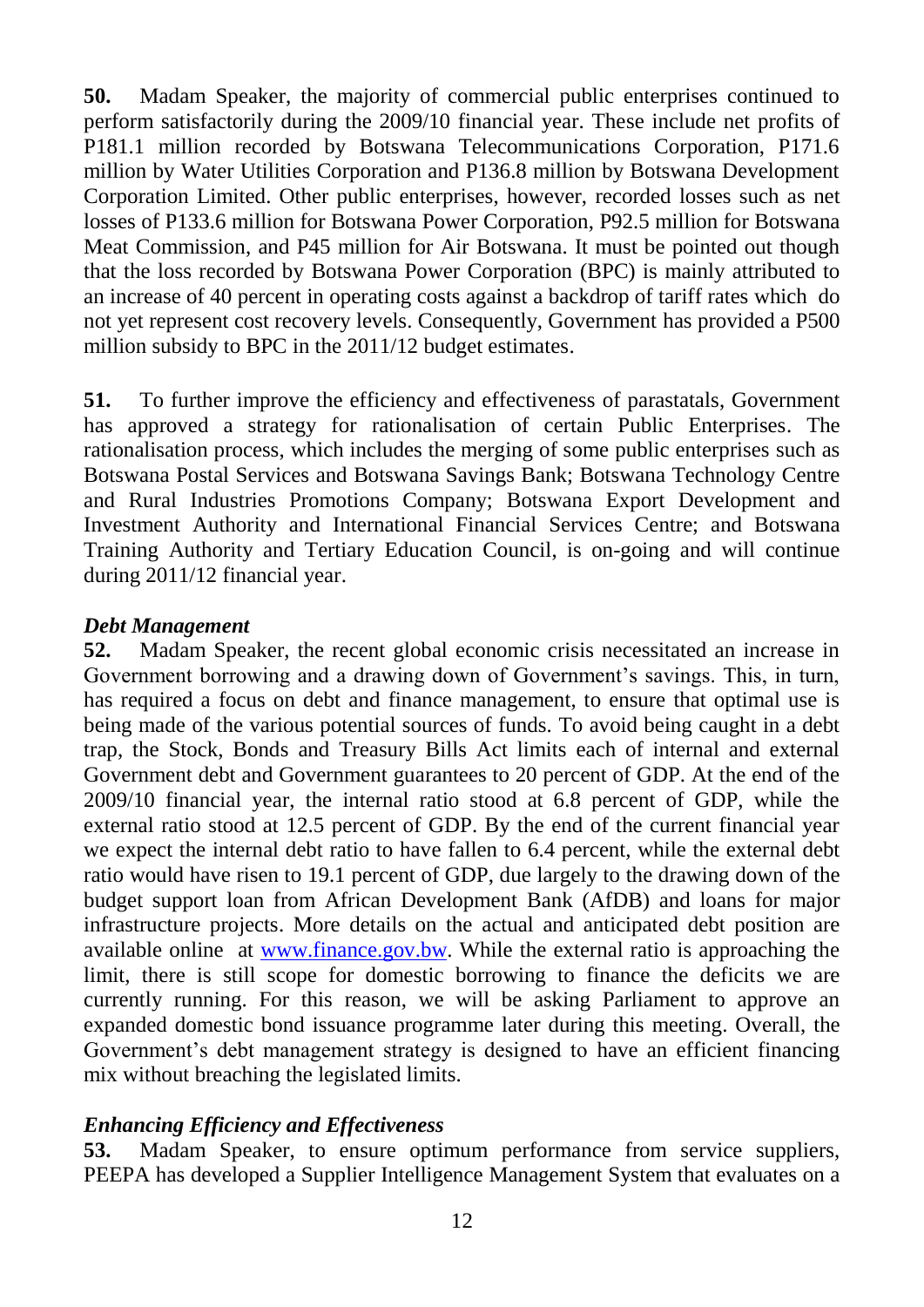monthly basis, the performance of suppliers engaged by Government. This will assist contract managers within Government institutions to identify, at an early stage, performance issues of contracted private sector service providers, and will also motivate the private sector to achieve high standards of service delivery. Further, Government through the Public Procurement and Asset Disposal Board is currently undertaking capacity building initiatives that are aimed at ensuring value for money for projects that have been prioritised in the drive to achieve high returns using fewer resources. Such initiatives include: training Government Departments as Procuring Entities, and Suppliers, through capacity building workshops as well as imposing stringent measures such as suspension and delisting of contractors that fail to perform according to agreed specifications.

**54.** To fast track the processing of work and residence permits, Government has established additional Regional Immigrants Selection Boards. To date eight Boards have been established with the latest being Kasane Regional Immigrants Selection Board, which was launched in October, 2010. A new Immigration Act, merging the Immigration and the Employment of Non-Citizens Acts has been published in the Government Gazette and will commence on notice. The objective of the new Act is to improve administration of non-citizens entering the country for purposes of employment. Furthermore, the processing and issuance of official documents such as passports, citizenship certificates, work and residence permits and visas are now done electronically. These innovations are meant to improve efficiency in service delivery.

## <span id="page-14-0"></span>**IV 2009/10 BUDGET OUTTURN**

**55.** Madam Speaker, I now proceed to a review of the Government budget starting with the outturn for the 2009/10 financial year. The budget outturn for the 2009/10 financial year was an overall deficit of P9.47 billion, compared to an estimated deficit of P13.48 billion in the revised budget. This improved budget outturn is due to a combination of more than anticipated revenue earnings and under-spending of the expenditure budget.

**56.** Total revenues and grants amounted to P30.0 billion in 2009/10, which is higher than the estimated P27.78 billion in the revised estimates, representing a net increase of P2.24 billion or 8.07 percent. The additional revenue can be attributed to the recovery of the diamond market, with mineral revenue accounting for the highest increase of P2.25 billion or 33 percent. This is followed by VAT with an increase of P256 million or 7 percent due to growth in the consumption of goods and services and improved collection by Botswana Unified Revenue Service.

**57.** Total expenditure and net lending in 2009/10 amounted to P39.49 billion compared to P41.27 billion in the revised budget, representing an under spending of P1.78 billion or about 4.3 percent. Out of this total, recurrent expenditure amounted to P25.73 billion compared to P26.38 billion in the revised estimates, representing an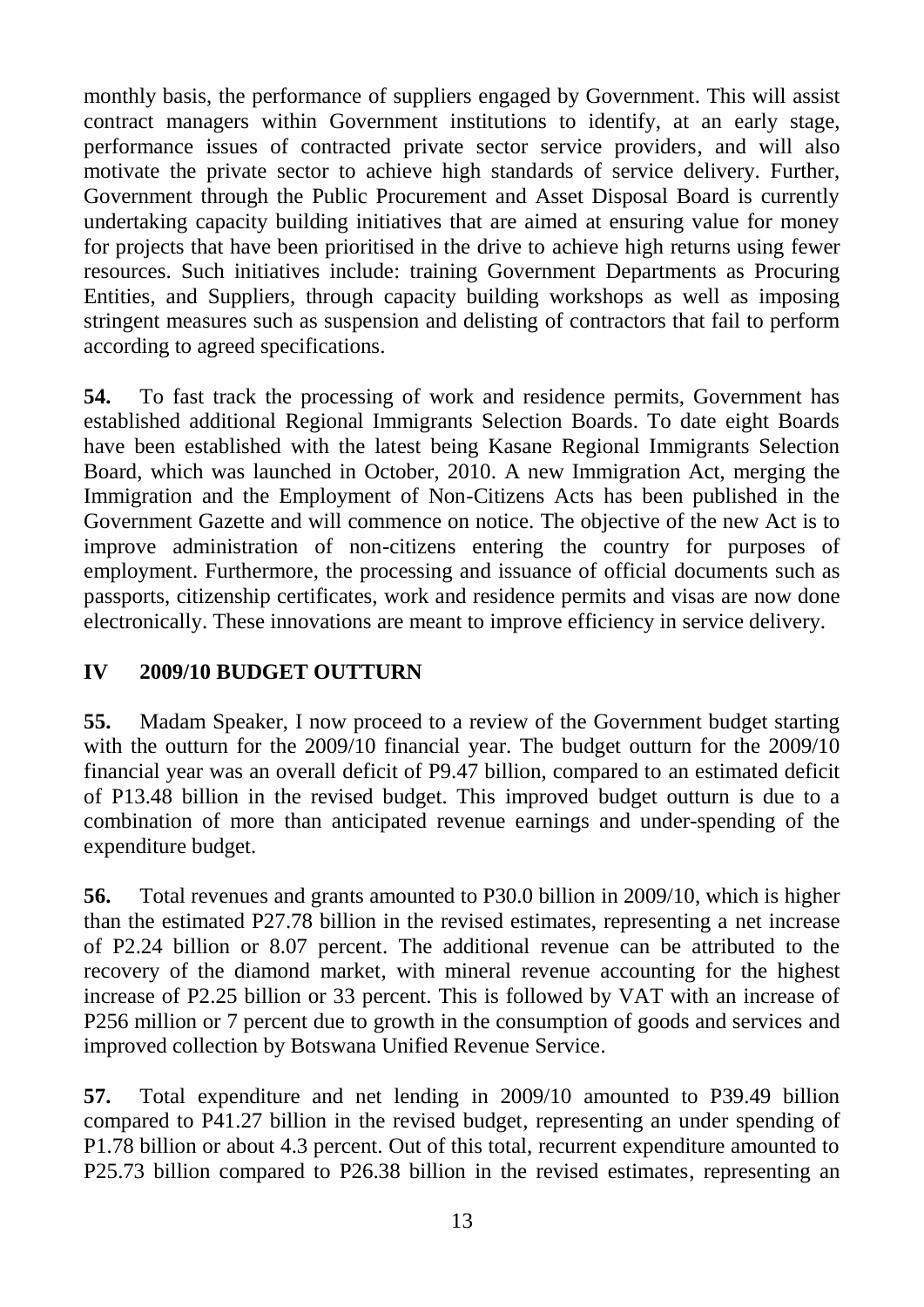under spending of P646.4 million. Development expenditure recorded P13.01 billion, which was an under spending of P1.44 billion or 10 percent below P14.4 billion in the revised estimates.

## <span id="page-15-0"></span>**V 2010/11 REVISED BUDGET ESTIMATES**

**58.** Madam Speaker, I now turn to the Revised Budget Estimates for financial year 2010/11. The original estimates for 2010/11 showed a deficit of P12.12 billion whilst the revised budget shows a reduced budget deficit of P10.22 billion, which is 10.1 percent of GDP of P101.59 billion. The reduction in the deficit is mainly due to a net increase in total revenue and grants of P3.2 billion due to Mineral Revenue increasing by P2.84 billion, and Customs and Excise by P893 million. On the other hand, total expenditure and net lending increased by P1.31 billion.

**59.** The revised total expenditure and net lending for 2010/11 is estimated at P40.51 billion, with the revised development and recurrent budgets of P13.31 billion and P27.22 billion, respectively. Total revenue and grants are estimated at P30.29 billion, with mineral revenue being the largest contributor at 31 percent due to an anticipated increase in diamond revenue during the financial year. The second largest source is customs and excise at 20 percent. However, it is recognised that this is a lower contribution compared to previous financial years.

## <span id="page-15-1"></span>**VI 2011/12 BUDGET PROPOSALS**

**60.** Madam Speaker, I now present the budget proposals for the 2011/12 financial year. The preparation of the 2011/12 budget was guided by the National Development Plan 10 and the Public Finance Management reforms which I mentioned earlier. The exercise was also guided by Cabinet, which defined the budget process and priority areas for the 2011/12 Budget. The priority areas include: completion of ongoing projects; poverty eradication programmes; maintenance and efficient operation of existing public infrastructure, especially health, education and sewerage systems. The objective is to follow an expenditure path that is consistent with the commitment to reach a balanced budget by 2012/13, which was made during the 2010 Budget Speech. It must be emphasised that to reach this target from an initially estimated P13.4 billion deficit in 2009/10, required serious belt-tightening, and efficient resource utilisation involving reprioritisation and allocating resources to priority areas, curtailing expenditure growth and improving revenue collection.

#### <span id="page-15-2"></span>*Revenues and Grants*

**61.** Madam Speaker, total revenues and grants for the 2011/12 financial year are estimated at P34.10 billion, with Mineral Revenue contributing 33 percent of the total. The second largest source is Customs and Excise at 25 percent, while Non-Mineral Income Taxes and Value Added Tax come third and fourth at 18 percent and 15 percent, respectively. The proposed total expenditure and net lending for 2011/12 is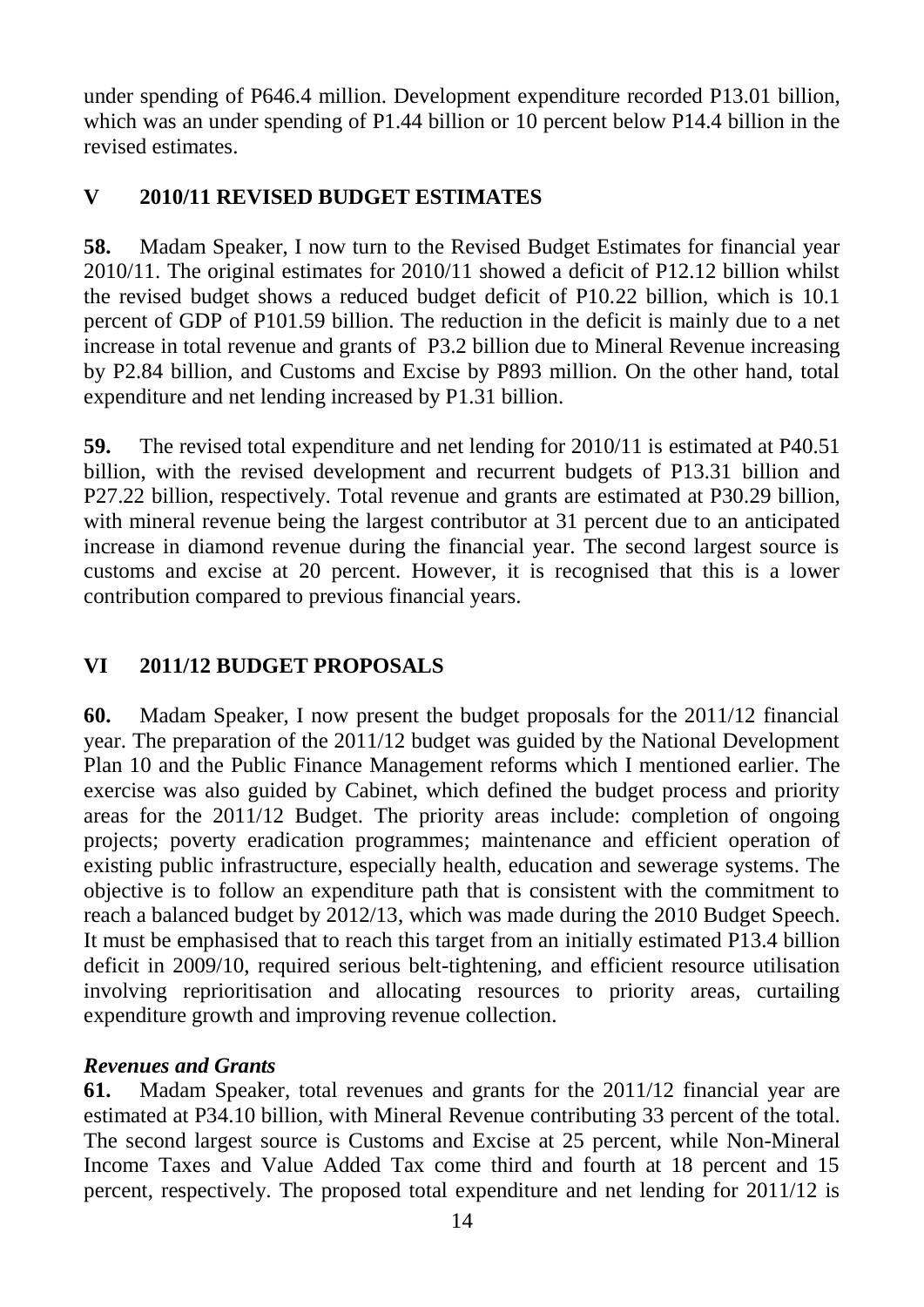estimated at P41.03 billion, made up of P10.77 billion for the development budget and P30.35 billion for the recurrent budget.

#### <span id="page-16-0"></span>*Recurrent Budget*

**62.** Madam Speaker, the recommended recurrent budget for the 2011/12 financial year is P30.35 billion, an increase of 11.6 percent over the 2010/11 revised budget of P27.22 billion. The bulk of this increase is explained by the 10 percent increase in the Public Service salaries resulting from the implementation of the 2008 Public Service Act. Out of the P30.35 billion budget, P28.2 billion is for Ministerial Recurrent budgets. Five Ministries of: Education and Skills Development, Local Government, Health, Defence, Justice and Security and Transport and Communications, account for 75.5 percent of the total Ministerial recurrent budget.

**63.** The Ministry of Education and Skills Development is allocated the largest share of 31.1 percent at P8.7 billion. In addition to the wage bill, this Ministry requested an increase in bursaries for post secondary students. Further, the Ministry's budget will cater for the opening of new senior secondary schools in Mogoditshane, Mmadinare and Nata. The Ministry of Local Government gets the second largest share of 13.5 percent at P3.8 billion. However, this represents a decline from the current financial year"s allocation due to the transfer of Primary Health Services to the Ministry of Health. The Ministry of Defence, Justice and Security accounts for the third largest share of 13.1 percent at P3.68 billion due to increases in personal emoluments and running costs for the Botswana Defence Force and Directorate on Intelligence and Security. The fourth largest share of 12.6 percent at P3.5 billion goes to the Ministry of Health. This increase is attributed to the takeover of primary health services from the Ministry of Local Government, and additional provision for maintenance of health facilities. The fifth largest share of 5.4 percent at P1.5 billion is for the Ministry of Transport and Communications. The other Ministries share the remaining 24.5 percent of the Ministerial recurrent budget.

#### <span id="page-16-1"></span>*Statutory Expenditure*

**64.** Madam Speaker, apart from individual Ministry provisions, Government must also provide for payments mandated by various statutes. The budget for Statutory Expenditure is P4.6 billion. Major items under this category of expenditure include: Public Debt service at P2.9 billion; Pensions, Gratuities and Compensation at P1.38 billion out of which P1.04 billion is Government contribution to the Public Officers Pension Fund; and Miscellaneous statutory commitments at P283 million to cater for refunds of Income Tax and the subscriptions to the IMF, the World Bank and the African Development Bank.

#### <span id="page-16-2"></span>*Development Budget*

**65.** Madam Speaker, the recommended Development Budget for the 2011/12 financial year is P10.77 billion. This budget will be funded from the Domestic Development Fund at P9.47 billion and loans and grants from development partners at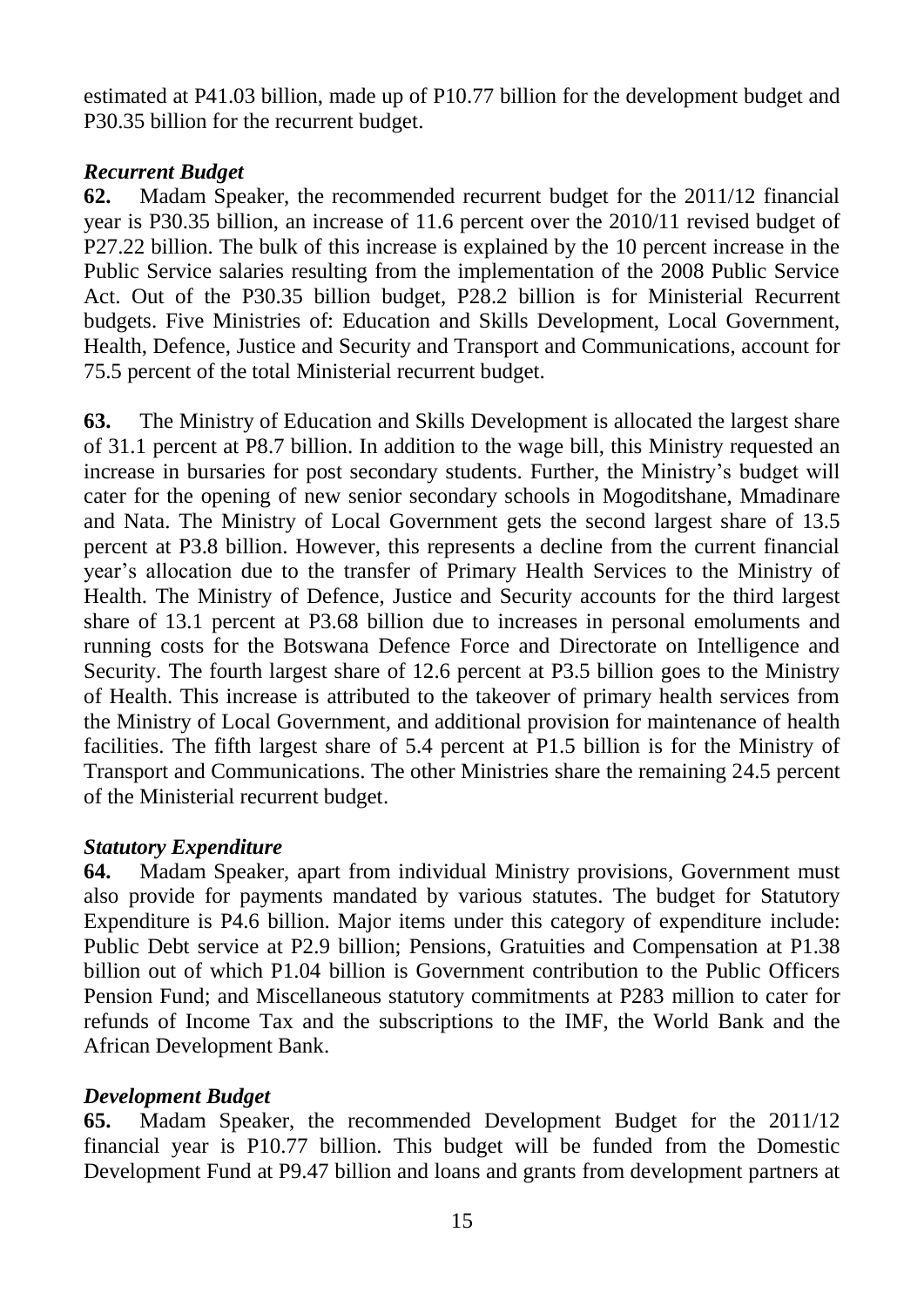P1.3 billion. The Ministry of Minerals, Energy and Water Resources with a budget of P2.37 billion, gets the highest share of 22 percent of the proposed overall Development Budget. Three major projects, namely Botswana Power Corporation Finances at P1.3 billion, Water Planning and Development at P924 million and Major Village Water Supply at P119 million account for 99 percent of the Ministry"s budget. Under Botswana Power Corporation Finances, P800 million is for the construction of Morupule "B" Power Station while P500 million is for the Emergency Power Generation Project. The allocation under the Water Planning and Development Project is mainly to cover the construction of three dams of Thune, Lotsane and Dikgatlhong, whilst the allocation under Major Village Water Supply Project is mainly to cover the North South Carrier connections to the major villages of Kanye, Serowe and Molepolole.

**66.** The second largest share of 19.8 percent is allocated to the Ministry of Transport and Communications at P2.13 billion for Bitumen and Trunk Roads Improvements project, Airports Infrastructure project, Botswana Railways Finances and Secondary Roads Construction project. These four projects constitute 78.6 percent of the Ministry"s allocation. The major projects are: Western Bypass Circle-Metsimotlhabe, Gaborone-Tlokweng Border Post, Nata-Kazungula and Ngoma-Kachikau Roads; and Maun, Sir Seretse Khama, and Francistown Airports.

**67.** The Ministry with the third largest share of 13.0 percent of the proposed overall development budget is Local Government at P1.4 billion. Four projects, namely, Village Infrastructure, District and Urban Roads, Labour Intensive Public Works and Urban Land Servicing account for 88.6 percent of the total Ministry"s budget.

**68.** The Ministry of State President, with P1.108 billion, gets the fourth largest share of 10.7 percent, mainly accounted for by the HIV/AIDS Programme at P981 million, which is 88.5 percent of the Ministry"s budget. The Ministry with the fifth largest allocation of 9.5 percent is Defence, Justice and Security at P1.023 billion mainly accounted for by the Botswana Defence Force, Botswana Police Service and Directorate on Intelligence and Security. The other 17 Ministries and Departments share the remaining 25 percent of the development budget.

**69.** In line with Cabinet decision, priority was given to the completion of ongoing projects as well as maintenance and refurbishment of existing facilities. That notwithstanding, a special dispensation was extended to cover a few new projects which are deemed critical such as the construction of sewerage networks in Kanye, Kasane, Molepolole and Serowe, as well as reconstruction of burnt down school facilities and refurbishment of some border posts.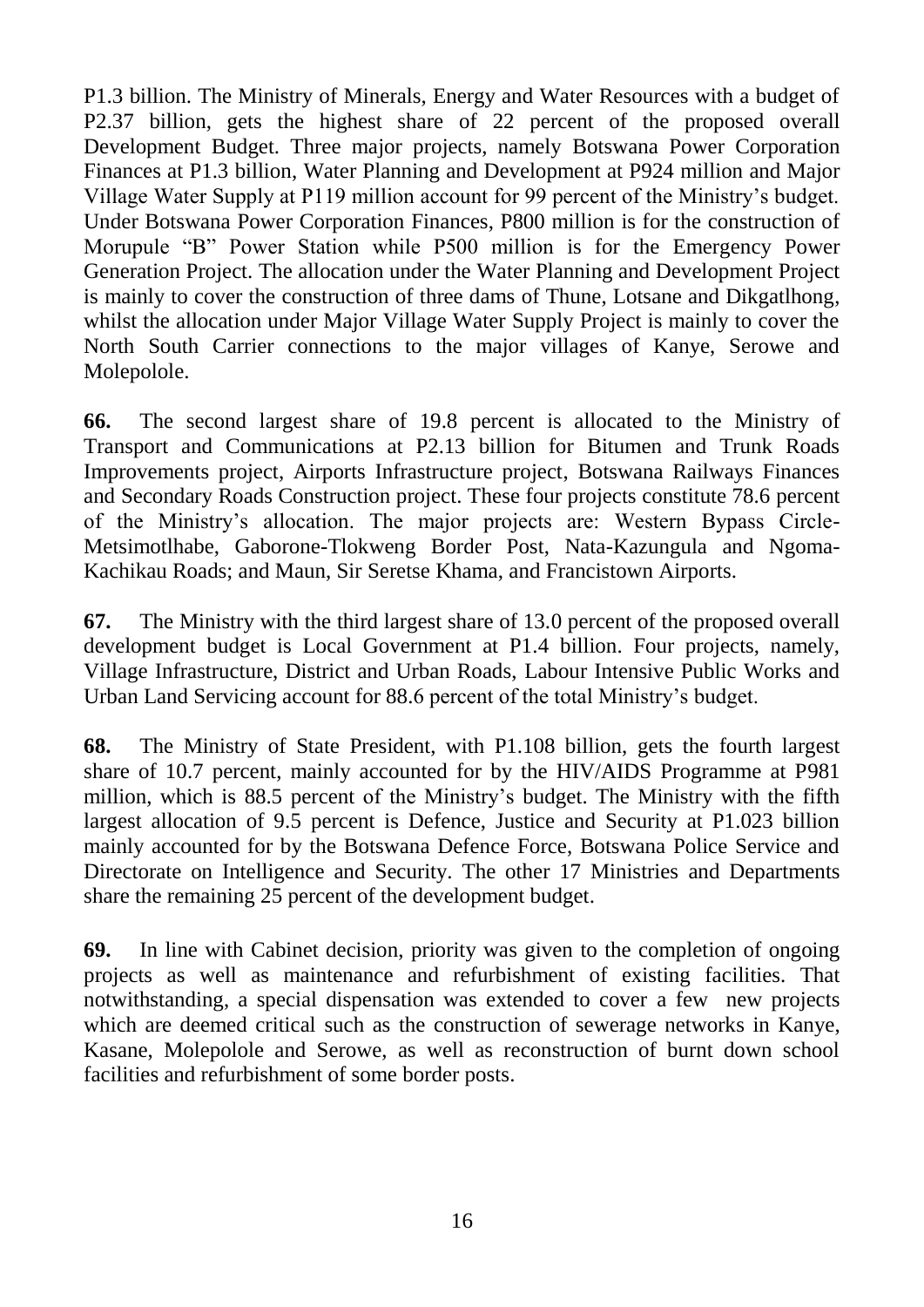## <span id="page-18-0"></span>**VII OVERALL BALANCE**

**70.** Madam Speaker, total revenues and grants for the financial year 2011/12 are forecast at P34.10 billion, whilst proposed total expenditure and net lending are at P41.03 billion. The net result is a budget deficit amounting to P6.93 billion which is 6.3 percent of forecast GDP.

#### <span id="page-18-1"></span>**VIII PUBLIC SERVICE SALARIES**

**71.** Madam Speaker, the Public Service Act 2008, which took effect on 1<sup>st</sup> May 2010, resulted in the Directorate of Public Service Management becoming a single employer for Government after the repeal of the Local Government Service Act, the Teaching Service Act and Part IIA – IIF of the Tribal Land Act. The new Act necessitated the adjustment of working days from 20 to 22 days for the permanent and pensionable group of employees and further recognises varying working conditions of the employees such as shift work and working over weekends. These changes resulted in costs of about P700 million which had not been budgeted for in the 2010/11 financial year. To help finance the shortfall in the current financial year, recruitment into the Public Service was temporarily frozen.

**72.** The new Act also resulted in the cessation of one of the mandates of the National Employment, Manpower and Incomes Council (NEMIC), which was to advise Government on the remuneration of the Public Service. It further provides for the establishment of a Bargaining Council to steer collective bargaining between the Public Service trade unions and representatives of Government, the employer, on matters that have been identified as requiring negotiation, including remuneration in the Public Service. Consequently, NEMIC did not meet to consider any salary adjustment for the Public Sector for the 2011/12 financial year, as has been customary.

**73.** Meanwhile, the bargaining process, which must balance the ability of the employer to pay against the aspirations of public sector employees, has started. We hope that all the negotiating partners will take into account the difficult budgetary conditions that I have just outlined in arriving at a negotiated outcome. They should also take into account the adjustment in public service salaries arising from the increase in working days for Public Service employees that was made in October 2010 but applied retrospectively from  $1<sup>st</sup>$  May 2010. The new salaries are now part of the wage bill in the budget estimates for the 2011/12 financial year.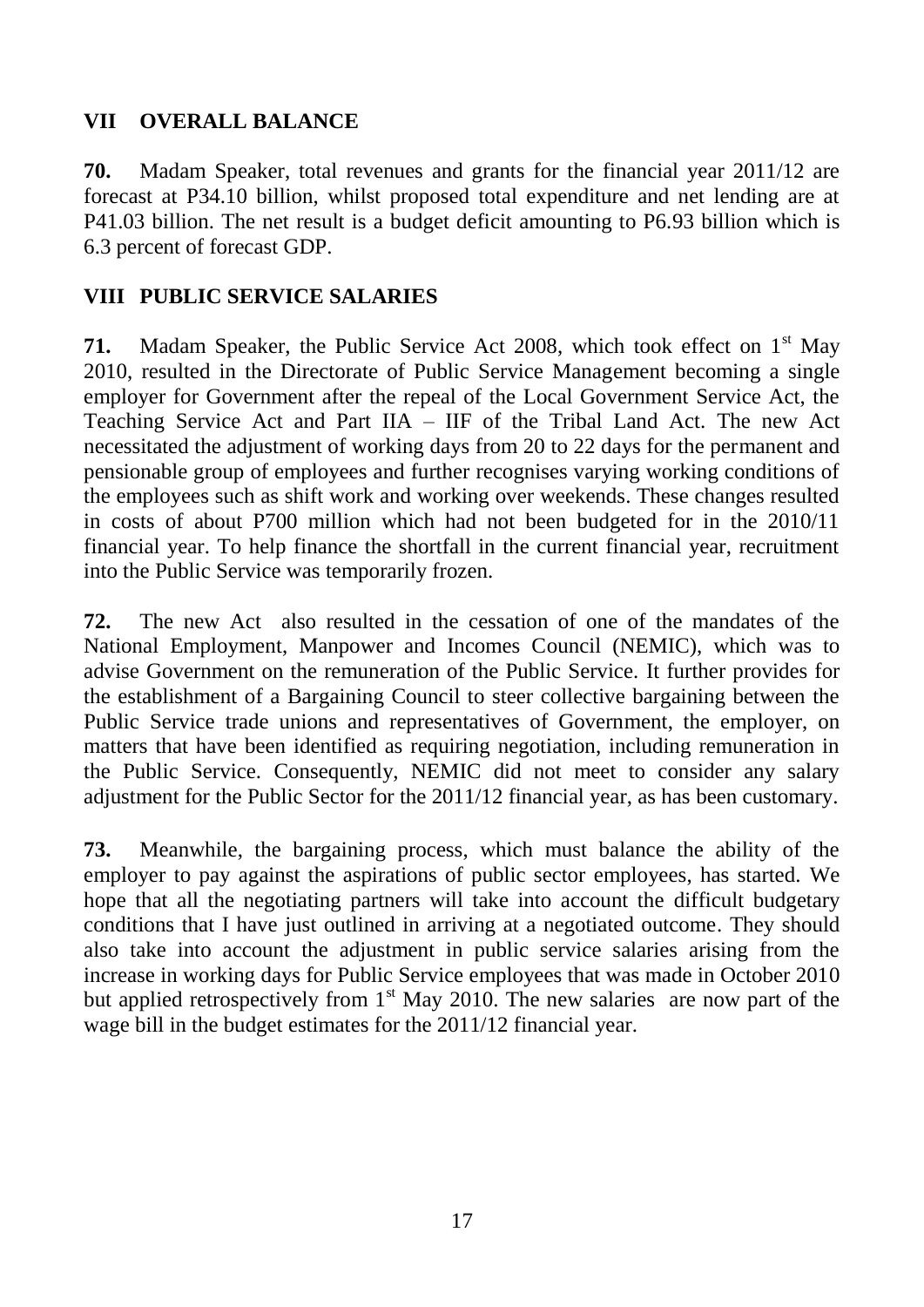#### <span id="page-19-0"></span>**IX FISCAL LEGISLATION**

**74.** Madam Speaker, amendments to the Income Tax Act, the Value Added Tax Act and Transfer Duty Act will be discussed by this Honourable House during this sitting. Madam Speaker, while extensive details will be given when I present the Bills, the proposed amendments include abolishing the two tier corporate tax system; to replace it with a corporate tax rate of 22 percent and a dividend withholding tax rate of 7.5 percent. The threshold for individual taxpayers is currently P30 000 per annum. We propose to amend the Income Tax Act to increase the threshold to P36 000 per annum with effect from  $1<sup>st</sup>$  July, 2011.

**75.** The Value Added Tax (VAT) personal allowance for goods imported as accompanied baggage has been set at SACU Units of Accounts (UA) 500 since the implementation of the VAT Act on  $1<sup>st</sup>$  July, 2002. We propose to amend the Act to increase the threshold to UA 1 200 to compensate for inflation. Finally, we are proposing an amendment to the Second Schedule of the Act to exempt farming implements, such as ploughs, planters and harvesters from VAT in order to encourage Batswana to participate in arable farming.

**76.** Madam Speaker, my Ministry continues to strive to improve the regulatory environment in the financial sector. This is mostly achieved through the enactment and review of national legislation. To this end, the Securities Bill will be tabled during this sitting of Parliament while the Micro-lenders Regulations are due to be gazetted. Another important development is the introduction of the Regulations which will establish the tribunal that will address complaints from the non-bank financial institutions against the Regulator. Furthermore, several pieces of legislation are currently under review. These include the Insurance Industry Act and Pensions and Provident Funds Act. The review entails a total revamp of the regulatory and supervisory system from a compliance-based to a risk-based system, in keeping with international best practice. The amendments to these Acts were to be tabled during the July 2010 sitting of Parliament. However, the exercise was delayed due to the consultation process with stakeholders and capacity constraints in drafting the legislation. These Bills are near completion and are now scheduled to be tabled during the July 2011 sitting of Parliament.

**77.** Further, the Public Finance Management Bill, which seeks to repeal and replace the Finance and Audit Act will be presented during this sitting of Parliament. The Bill is intended to address weaknesses identified in the past and further ensure that the new processes and procedures such as the decentralisation of certain thresholds of authorising virements by Ministries are properly regulated. In addition, the Bill will address the extent to which the current framework allocates and distributes authority amongst different officials or agencies of Government with respect to control and management of public finance such as imposing surcharges.